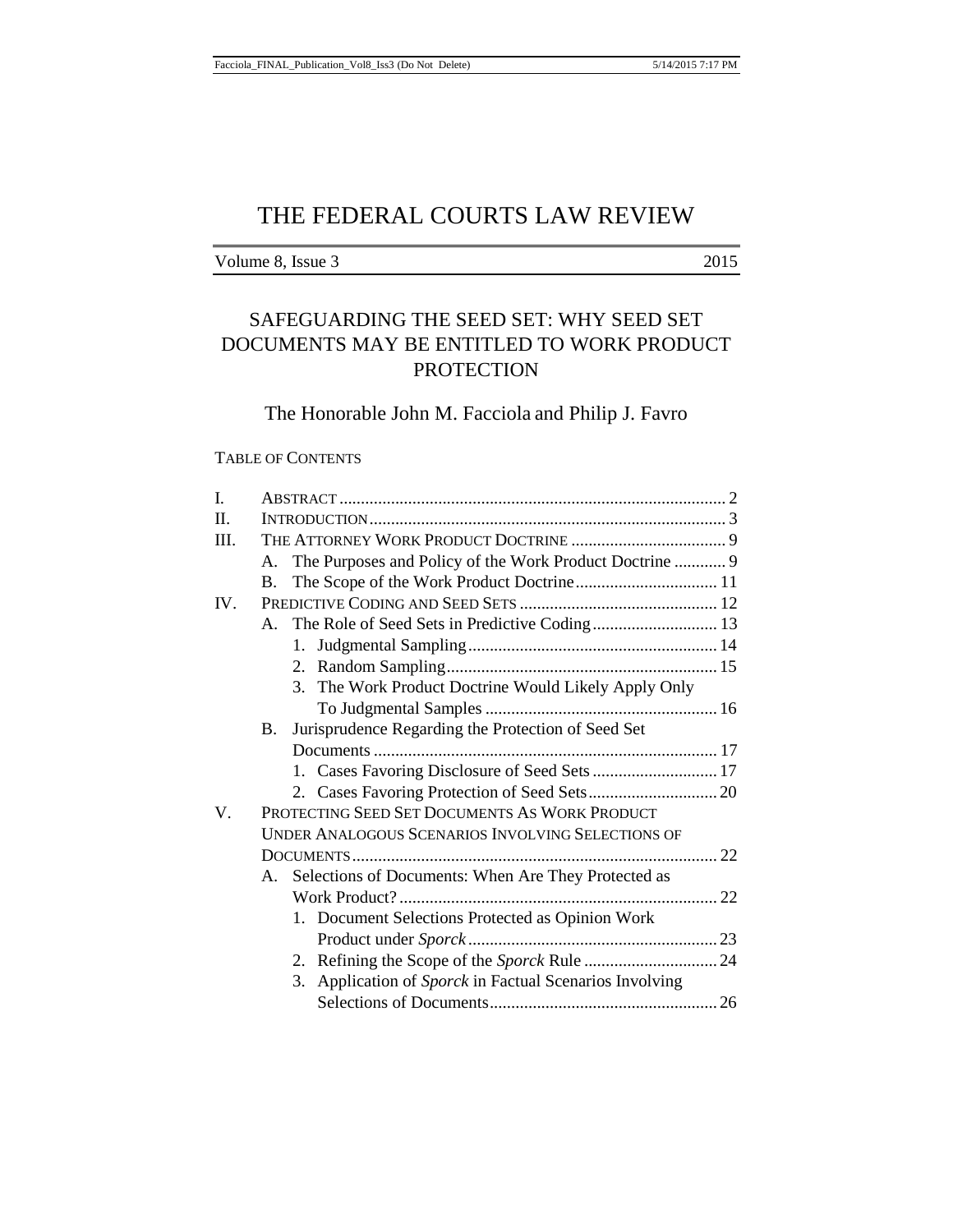|  | B. Application of the Sporck Rule to Predictive Coding Seed |  |
|--|-------------------------------------------------------------|--|
|  |                                                             |  |
|  |                                                             |  |

*Hon. John M. Facciola and Philip J. Favro*<sup>1</sup>

#### I. ABSTRACT

l

Some courts and commentators have been urging that lawyers and litigants only use predictive coding when they have entered into a fully disclosed and cooperative use protocol. This notion – that parties must cooperate in a transparent fashion in order to use predictive coding – is particularly apparent in the development of the training or seed set of documents. Those advocating this position argue that cooperative and transparent seed set creation will more readily ensure that the predictive coding process proceeds in an orderly fashion. The byproduct of doing so, proponents argue, will be document productions that satisfy standards of reasonableness and proportionality.

While it is impossible to argue against cooperation and transparency in discovery, we assert that the allure of this position fails to recognize that a seed set generated through counsel's exercise of skill, judgment, and reasoning may reflect its perceptions of relevance, litigation tactics, or even its trial strategy. In this article, we argue that these conclusions regarding key strategic issues – memorialized in counsel's selection of documents – are entitled to protection from disclosure under the attorney work product doctrine since they may reveal counsel's mental processes and legal theories.

Our arguments on the issues are grounded in the holding and policies underlying the Supreme Court's venerable opinion of *Hickman v. Taylor*. They also find support in well-established work product jurisprudence that generally protects a lawyer's selection of documents from discovery in analogous circumstances. While there are limitations to this rule and though

2 *Safeguarding the Seed Set* [Vol. 8

<sup>1.</sup> Judge Facciola, United States Magistrate Judge for the United States District Court for the District of Columbia (Ret.), AB. College of the Holy Cross, J.D. Georgetown Law. Philip Favro is Senior Discovery Counsel, Recommind, Inc.; J.D., Santa Clara University School of Law, 1999; B.A., Political Science, Brigham Young University, 1994. The authors wish to recognize the insightful work of Adam Kuhn, J.D./M.B.A., University of San Francisco, 2013, in connection with the preparation of this article.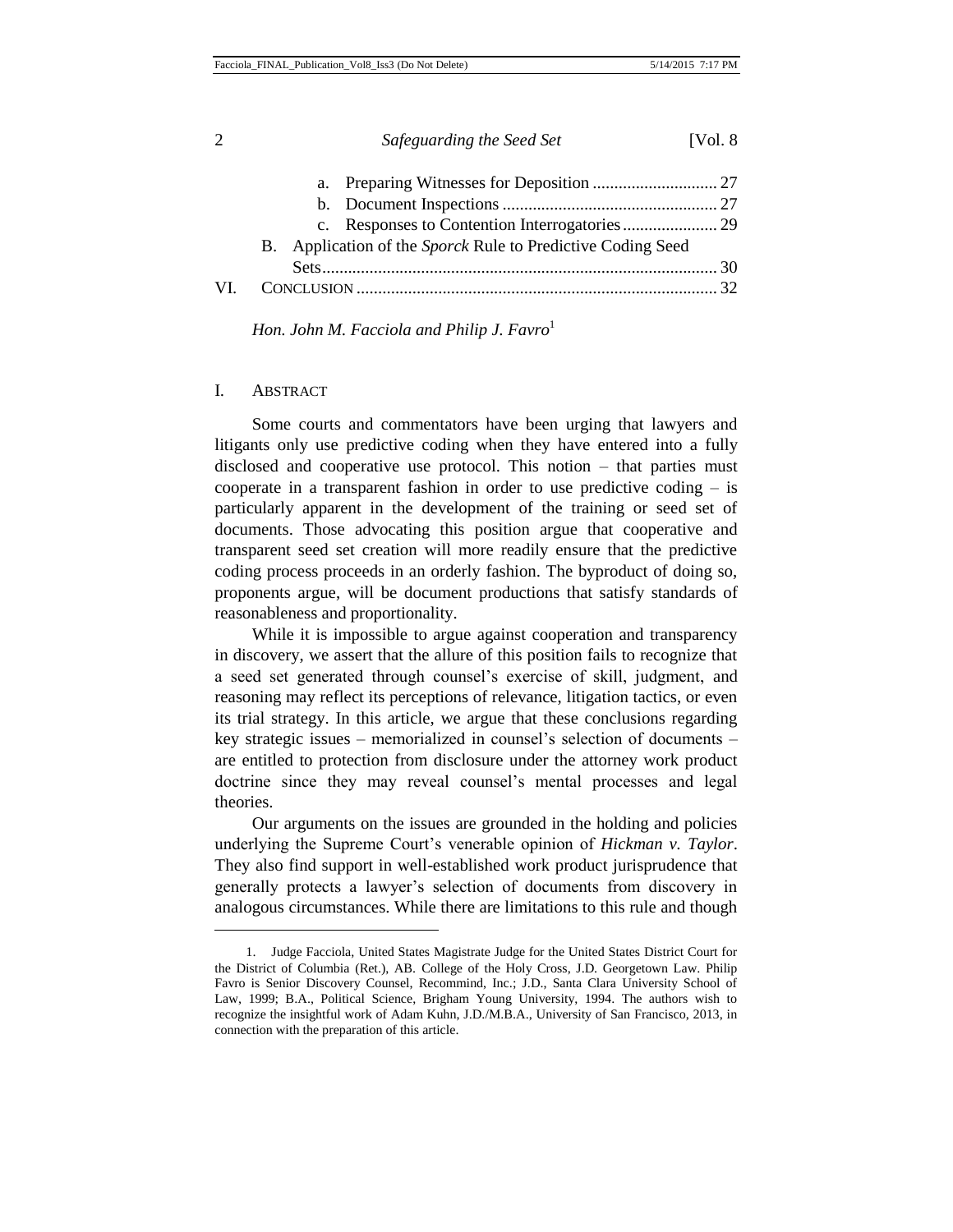there are obvious potential benefits to cooperation and transparency, we contend that the convenience created by these notions should not be used to coerce a lawyer into revealing its work product as reflected in the development of a predictive coding seed set.

#### II. INTRODUCTION

The civil discovery process is difficult and complex.<sup>2</sup> Between the challenges of locating key evidence to the problem of dealing with truculent adversaries, lawyers have frequently struggled with this all-important yet seldom enjoyable aspect of litigation.<sup>3</sup> The quest to address these difficulties and simplify discovery has been ongoing now for over 75 years.<sup>4</sup> Since the advent of the Federal Rules of Civil Procedure ("Rules" or "Rule") in 1938 and their declared intent to resolve matters in a "just, speedy, and inexpensive" manner,<sup>5</sup> federal rule makers have labored to help counsel, clients, and courts simplify the discovery process.<sup>6</sup>

Nevertheless, with each Rule change that was designed to tackle a problem, other issues – sometimes more complex than those just addressed  $-$  began to surface.<sup>7</sup> That was certainly the case after the amendment cycles that ended in  $1993^8$  and  $2006$ .<sup>9</sup> In each instance, the sheer growth of electronically stored information ("ESI"), among many other things, threatened to overwhelm the legal system with potentially discoverable

<sup>2.</sup> *See* Philip J. Favro & Derek P. Pullan, *New Utah Rule 26: A Blueprint for Proportionality Under the Federal Rules of Civil Procedure*, 2012 MICH. ST. L. REV. 933, 936-38 (2012) (commenting on the increasing costs and related challenges plaguing the discovery process).

<sup>3.</sup> John S. Beckerman, *Confronting Civil Discovery's Fatal Flaws*, 84 MINN. L. REV. 505, 517 (2000) (observing that it was "naive to expect 'that adversarial tigers would behave like accommodating pussycats throughout the discovery period, saving their combative energies for trial."").

<sup>4.</sup> *See generally* Martin H. Redish, *Electronic Discovery and the Discovery Matrix*, 51 DUKE L.J. 561, 600-03 (2001) (discussing generally the achievements and failures of the Federal Rules of Civil Procedure since their implementation in 1938).

<sup>5.</sup> FED. R. CIV. P. 1.

<sup>6.</sup> W. Bradley Wendel, *Regulation of Lawyers Without the Code, the Rules, or the Restatement: Or, What Do Honor and Shame Have to do with Civil Discovery Practice?*, 71 FORDHAM L. REV. 1567, 1573-75 (2003) (explaining generally the "great deal of attention" that rules makers have dedicated to ameliorating challenges associated with discovery practice).

<sup>7.</sup> *See* Beckerman, *supra* note 3, at 518-20, 530-40.

<sup>8.</sup> *See* JUDICIAL CONFERENCE OF THE UNITED STATES, REPORT OF ADVISORY COMMITTEE ON CIVIL RULES 83-84 (May 2, 2014) (REPORT) (discussing the impact of the "information explosion" on the 1993 changes to Rule 26).

<sup>9.</sup> *See generally* Philip J. Favro, *A New Frontier in Electronic Discovery: Preserving and Obtaining Metadata*, 13 B.U. J. SCI. & TECH. L. 1 (2007) (describing the impact and challenges of data growth on discovery practice and the role of the 2006 amendments in addressing the issues).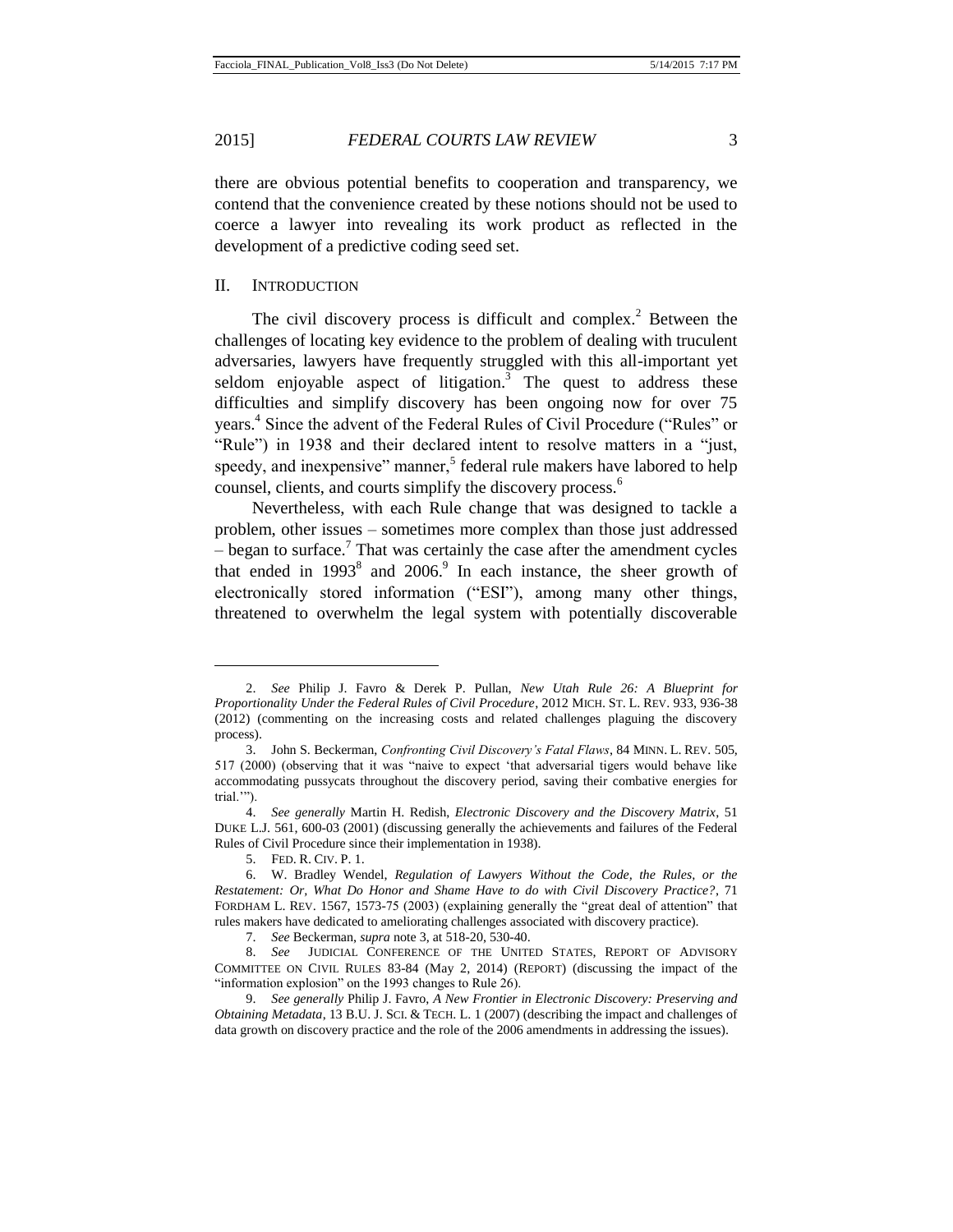materials.<sup>10</sup>

The latest round of proposed Rule amendments is similarly designed to address issues associated with data growth. $11$  Slated for implementation in late 2015, the Rule changes emphasize proportionality, cooperation, increased judicial involvement in case management, and a streamlined sanctions analysis for ESI preservation failures as solutions to those issues.<sup>12</sup> As conceived, the Rule proposals are designed to simplify discovery by making it more efficient and cost effective, thereby allowing matters to be litigated on the merits instead of in costly satellite litigation.<sup>13</sup>

While it remains to be seen whether the proposed amendments can simplify discovery and tackle data growth, $14$  the recent introduction of predictive coding has the potential to do so. Predictive coding – a computerized process for selecting and ranking a collection of documents<sup>15</sup>  $-$  has found welcome recipients in clients, counsel, and the courts.<sup>16</sup> All parties to the litigation process have generally been drawn to predictive coding given its potential to expedite the ESI search and review process.<sup>17</sup>

11. *See* Craig B. Shaffer & Ryan T. Shaffer, *Looking Past The Debate: Proposed Revisions to the Federal Rules of Civil Procedure*, 7 FED. CTS. L. REV. 178 (2013).

12. *Id*. at 178-79.

13. Philip J. Favro, *Getting Serious: Why Companies Must Adopt Information*  Governance Measures to Prepare for the Upcoming Changes to the Federal Rules of Civil *Procedure*, 20 RICH. J. L. & TECH. 5, ¶ 1 (2014).

14. If approved by the Supreme Court before May 1, 2015 and unless Congress acts to modify or reject them, the proposed Rules would be enacted on December 1, 2015. Thomas Y. Allman, *The Civil Rules Package As Approved By the Judicial Conference* (Sept. 2014), http://www.theediscoveryblog.com/wp-

content/uploads/2014/10/2014CommentsonRulePackage.pdf.

<sup>10.</sup> REPORT, *supra* note 8, at 84 ("The 1993 Committee Note further observed that '[t]he information explosion of recent decades has greatly increased both the potential cost of wideranging discovery and the potential for discovery to be used as an instrument for delay or oppression.' What seemed an explosion in 1993 has been exacerbated by the advent of ediscovery."); Richard L. Marcus, *Confronting the Future: Coping with Discovery of Electronic Material*, 64 LAW & CONTEMP. PROBS. 253, 281 (2001) (observing that "sensible behavior by lawyers and judges may be much more useful" than additional changes to the Rules in addressing the problems associated with ESI).

<sup>15.</sup> *See* Maura R. Grossman & Gordon V. Cormack, *The Grossman-Cormack Glossary of Technology-Assisted Review, with a Foreword by John M*. *Facciola, U*.*S*. *Magistrate Judge*, 7 FED. CTS. L. REV. 1, 26 (2013); Bennett Borden & Jason R. Baron, *Finding the Signal in the Noise: Information Governance, Analytics, and the Future of Legal Practice,* 20 RICH. J.L. & TECH. 7, ¶ 10 (2014).

<sup>16.</sup> *See* Andrew Peck, *Search, Forward: Will manual document review and keyword searches be replaced by*

*computer-assisted coding?*, L. TECH. NEWS (Oct. 2011) (generally discussing the benefits of predictive coding) *available at*

https://law.duke.edu/sites/default/files/centers/judicialstudies/TAR\_conference/Panel\_1- Background\_Paper.pdf.

<sup>17.</sup> *See* Nat'l Day Laborer Org. Network v. U.S. Immigration & Customs Enforcement Agency, 877 F. Supp. 2d 87, 109 (S.D.N.Y. 2012) ("[P]arties can (and frequently should) rely on .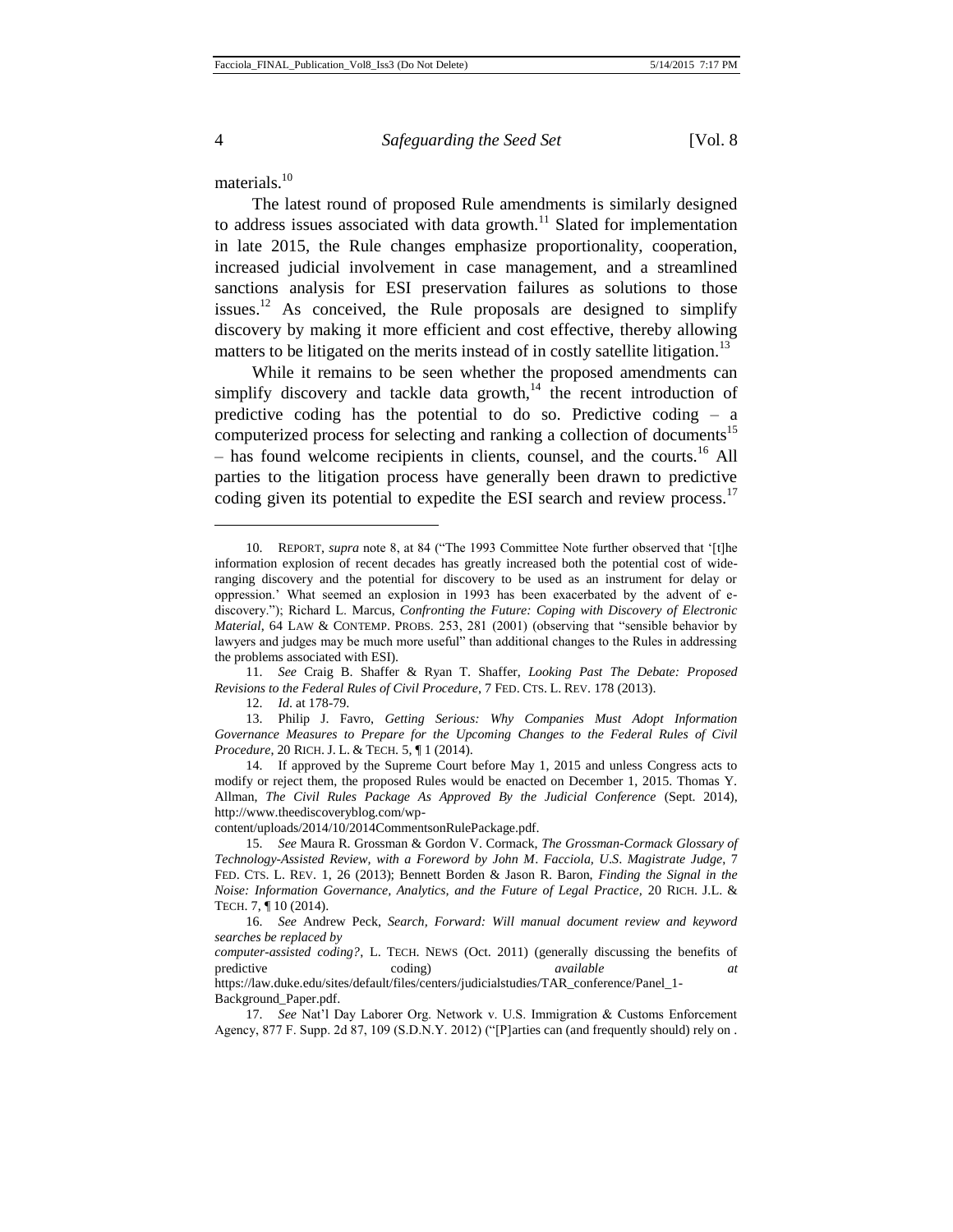Lawyers and litigants have additionally gravitated toward predictive coding due to its utility in identifying the key documents required to establish their claims or defenses.<sup>18</sup> These byproducts of predictive coding – simplifying the process and identifying strategic information – make this methodology a particularly attractive option for conducting discovery.<sup>19</sup>

Despite the potential that predictive coding holds, $20$  its introduction to the discovery process has not been universally embraced or free from controversy.<sup>21</sup> There have been disagreements regarding what is predictive coding,<sup>22</sup> when it should be used,<sup>23</sup> and the process for how to successfully implement it into a discovery workflow.<sup>24</sup> Moreover, the few judicial opinions on predictive coding are based on specific fact patterns that make general application for practitioners difficult.<sup>25</sup> These factors have led to uncertainty regarding the manner in which predictive coding may be used and threaten to impede its proliferation.<sup>26</sup>

Nowhere is this uncertainty more apparent than in the debate over the application of the attorney work product doctrine to the documents that

<sup>. .</sup> machine learning tools to find responsive documents."); Hon. Patrick J. Walsh, *Rethinking Civil Litigation in Federal District Court*, 40 LITIG. 6, 7 (2013) (urging lawyers to use "21st-century computer technology" including predictive coding to address digital age discovery issues and to stop relying on legacy discovery technologies and methods).

<sup>18.</sup> Walsh, *supra* note 17, at 7 ("Their goal should be to have the computer sift through the millions of documents and distill and organize the hundreds or thousands of documents that are critical to the case . . . ."); Charles Yablon & Nick Landsman-Roos, *Predictive Coding: Emerging Questions and Concerns*, 64 S.C. L. REV. 633, 644 (2013) (describing seed set development and its impact on the need "to identify those documents that are most relevant").

<sup>19.</sup> *In re* Domestic Drywall Antitrust Litig., 300 F.R.D. 228, 233 (E.D. Pa. 2014) (touting the benefits of predictive coding as a new and "sophisticated" discovery search methodology)

<sup>20.</sup> *Id*.

<sup>21.</sup> *See, e*.*g*., Dana Remus, *The Uncertain Promise of Predictive Coding*, 99 IOWA. L. REV. 1691, 1695 (2014) (suggesting that lawyers "proceed with deliberate care in the use and adoption of predictive-coding technologies").

<sup>22.</sup> *Id*. at 1706-07 (observing disapprovingly that "the litigation community is uncritically embracing predictive coding as if its definition is unitary and clear, its accuracy and efficacy wellestablished").

<sup>23.</sup> Borden, *supra* note 15, at ¶ 17 ("[W]e bow to the reality that in a large class of cases the use of predictive coding is currently infeasible or unwarranted, especially as a matter of cost.").

<sup>24.</sup> Maura R. Grossman & Gordon V. Cormack, *Comments on "The Implications of Rule 26(g) on the Use of Technology-Assisted Review,"* 7 FED. CTS. L. REV. 285 (2014) (discussing various disagreements between the authors and other thought leaders on the proper use of and objectives surrounding predictive coding).

<sup>25.</sup> *Compare* Progressive Cas. Ins. Co. v. Delaney*,* No. 2:11-cv-00678-LRH-PAL, 2014 U.S. Dist. LEXIS 69166, at \*27-33 (D. Nev. July 18, 2014) (interpreting case management order provision to prevent the use of predictive coding) *with* Bridgestone Americas, Inc. v. Int'l Bus. Mach. Corp. (*Bridgestone*), No. 3:13- 1196, 2014 U.S. Dist. LEXIS 142525, at \*3 (M.D. Tenn. July 22, 2014) (allowing the use of predictive coding despite an arguably contrary case management order).

<sup>26.</sup> *See generally* Remus, *supra* note 21.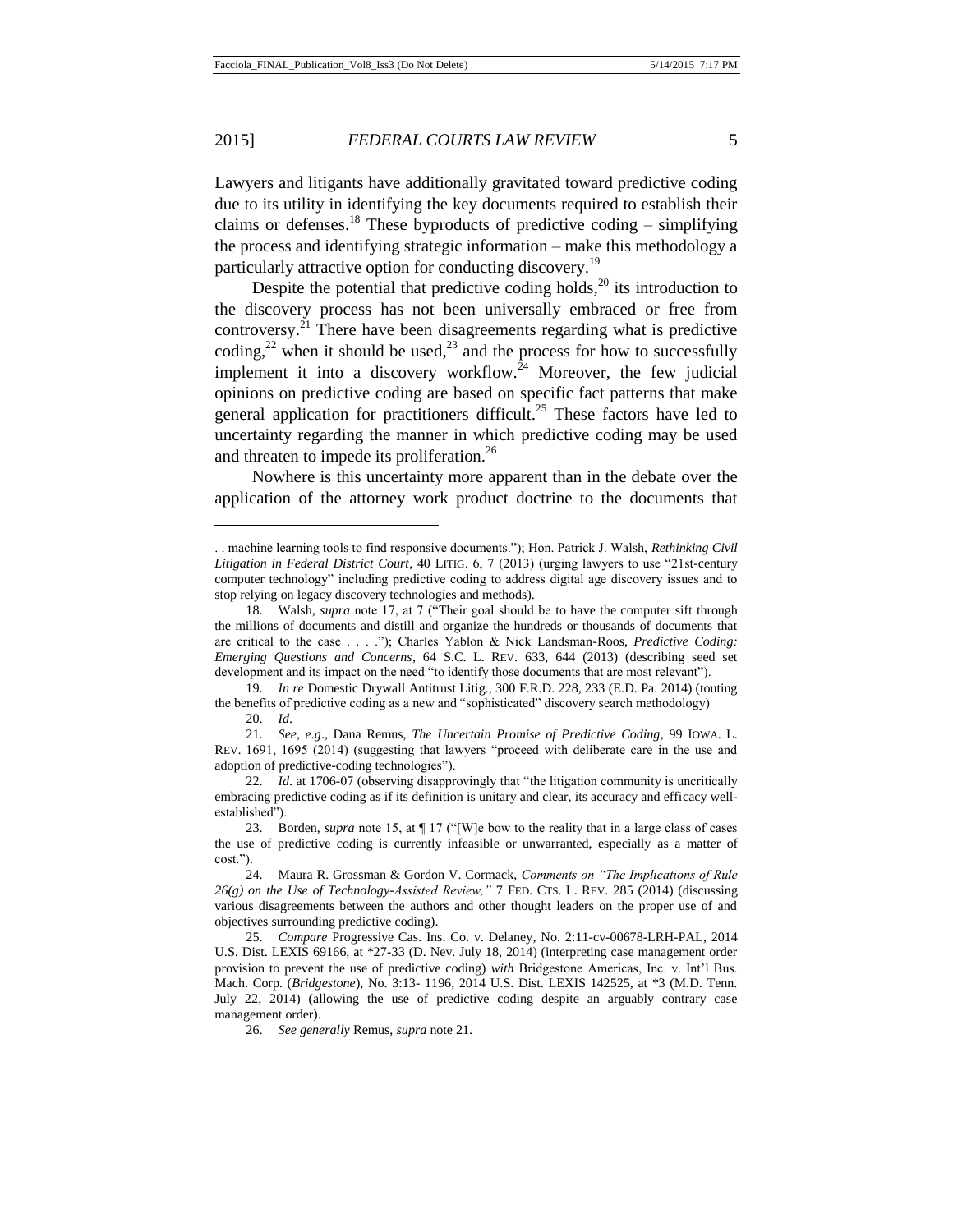counsel selects to train the predictive coding process.<sup>27</sup> There is little dispute over the significance that those documents – commonly referred to as training or seed sets – play in a properly functioning predictive coding workflow.<sup>28</sup> Seed set documents are essential for training a predictive coding algorithm to identify the documents that "are the most relevant to the case and most representative of those for which each side is looking.<sup>229</sup>

Cognoscenti and courts disagree whether the identification of seed set documents is work product and entitled to protection from discovery.<sup>30</sup> Some courts and commentators assert that counsel should identify seed documents for its litigation adversaries<sup>31</sup> despite the potential for disclosing work product. Those who support the disclosure of seed information justify their position on the need for greater certainty in the predictive coding process.<sup>32</sup> Disclosure, they argue, will reduce motion practice over the process the party used to search for, review, and produce responsive information.<sup>33</sup>

Indeed, sharing seed set documents is seen as an important convenience so that "opposing counsel (and the Court) [are] more comfortable with" predictive coding. $34$  Courts following this line of analysis have observed that such a step is necessary to alleviate "fears about the socalled 'black box' of [predictive coding] technology."<sup>35</sup> Moreover, by insisting on the cooperative development of seed sets, courts are seeking to ensure that discovery is reasonable, proportional, and proceeds in an orderly

<sup>27.</sup> Richard H. Lowe, James G. Welch & Kimberly G. Lippman, *Disclosure of Seed Sets: Required to Cooperate or Protected as Attorney Work Product?*, THE LEGAL INTELLIGENCER (Feb. 18, 2014), *available at* http://www.duanemorris.com/articles/disclosure\_seed\_sets\_required\_cooperate\_protected\_attorne y\_work\_product\_5140.html (describing how the uncertainty surrounding the issue of whether the work product doctrine applies to seed sets "may serve to stymie the use of predictive coding").

<sup>28.</sup> Yablon, *supra* note 18, at 638-39, 642-44 (describing generally the role of seed set documents in training a predictive coding algorithm).

<sup>29.</sup> *Id*. at 644.

<sup>30.</sup> Lowe, *supra* note 27; Karl Schieneman & Thomas Gricks, *The Implications of Rule 26(g) on the Use of Technology-Assisted Review*, 7 FED. CTS. L. REV. 239, 262 n.92 (2013) (questioning whether seed sets are entitled to work product protection).

<sup>31.</sup> *See* discussion *infra* Part III.B.1.

<sup>32.</sup> *See*, *e*.*g*., Elle Byram, *The Collision of the Courts and Predictive Coding: Defining Best Practices and Guidelines in Predictive Coding for Electronic Discovery*, 29 SANTA CLARA COMPUTER & HIGH TECH. L.J. 675, 699 ("Courts will look more favorably upon a party who discloses its key custodians and how it will [search] for the requested documents. Where a party is transparent, 'opposing counsel and the Court are more apt to agree to your approach . . . .'").

<sup>33.</sup> *Id*. at 698-699; Schieneman, *supra* note 30, at 261-63 (advocating that seed documents be identified without waiving any applicable work product protection).

<sup>34.</sup> Da Silva Moore v. Publicis Groupe, 287 F.R.D. 182, 192 (S.D.N.Y. 2012).

<sup>35.</sup> *Id*.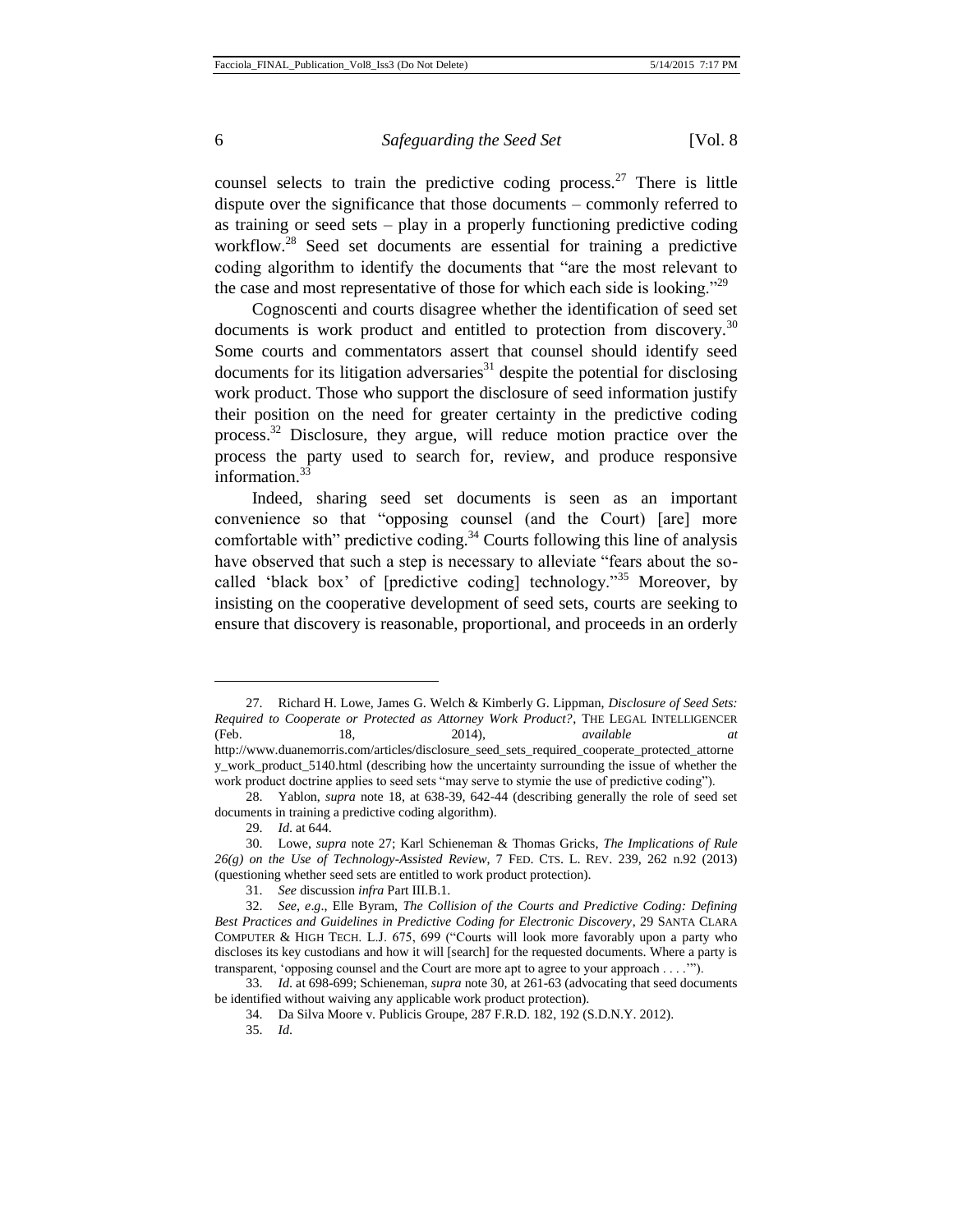fashion.<sup>36</sup> Eliminating the possibility of collateral litigation should make discovery less costly and more focused on disclosing information so matters can be resolved on the merits.<sup>37</sup>

The allure of this position, however, fails to recognize that a seed set may reflect a lawyer's perceptions of relevance, litigation tactics, or even its trial strategy.<sup>38</sup> These conclusions regarding key strategic issues  $$ memorialized in counsel's selection of documents – have frequently been protected in analogous circumstances<sup>39</sup> as work product since they may reveal counsel's "mental impressions, conclusions, opinions, or legal theories."<sup>40</sup>

For example, the specific documents that a lawyer segregated and used to prepare a witness for deposition often merit work product protection.<sup>41</sup> The work product doctrine has also protected the subset of materials that a lawyer identifies during a document inspection.<sup>42</sup> In addition, litigants have enjoyed immunity from interrogatories that seek the identity of documents supporting their legal theories.<sup>43</sup> Underlying each of these lines of authority are two key policies derived from *Hickman v. Taylor*, the Supreme Court's seminal opinion on the work product doctrine.<sup>44</sup> The first is that counsel is entitled to a zone of privacy to prepare its case for trial.<sup>45</sup> The second is a logical corollary to the first: that a

<sup>36.</sup> *Id*. *See also* Transcript of Record at 13-15, Fed. Hous. Fin. Agency v. J.P. Morgan Chase & Co., Inc., 11-cv-06188-DLC (S.D.N.Y. July 24, 2012) ECF No. 128 (insisting the parties jointly develop the predictive coding workflow, including seed documents).

<sup>37.</sup> *See id*.

<sup>38.</sup> Remus, *supra* note 21, at 1716 ("requiring seed-set transparency threatens core protections for attorney work product"); Yablon, *supra* note 18, at 644 ("If . . . the seed set is made up of documents selected or coded by a producing party as relevant, production of that seed set has a much higher probability of disclosing attorney impressions of the case.").

<sup>39.</sup> *See* discussion *infra* Part IV.A.3.

<sup>40.</sup> FED. R. CIV. P. 26(b)(3)(B); United States, *ex rel*. Bagley v. TRW, Inc. (Bagley *II*), 212 F.R.D. 554 (C.D. Cal. 2003) (holding that the relator's disclosure statement reflecting its counsel's compilation of documents was opinion work product).

<sup>41.</sup> Sporck v. Peil, 759 F.2d 312 (3rd Cir. 1985) (holding that counsel's selection of certain documents to prepare a client for deposition was protected as opinion work product). *See* discussion *infra* Part IV.A.1.

<sup>42.</sup> Disability Rights Council of Greater Wash. v. Wash. Metro. Transit Auth., 242 F.R.D. 139, 141-44 (D.D.C. 2007) (protecting counsel's selection of materials from a third party document inspection as fact work product); United States, *ex rel*. Bagley v. TRW, Inc. (Bagley *I*), No. CV94-7755-RAP(AJWx), 1998 U.S. Dist. LEXIS 23585 (C.D. Cal. Dec. 11, 1998) (protecting a lawyer's selection of documents from an opposing party's production as opinion work product). *See* discussion *infra* Part IV.A.3.

<sup>43.</sup> *See*, *e*.*g*., Kodak Graphic Commc'ns. Can. Co. v. E. I. du Pont de Nemours & Co., 08- CV-6553T, 2012 U.S. Dist. LEXIS 15752 (W.D.N.Y. Feb. 8, 2012). *See* discussion *infra* Part IV.A.3.

<sup>44.</sup> Hickman v. Taylor, 329 U.S. 495 (1947). *See* discussion *infra* Part II.A.

<sup>45.</sup> *Id*. at 510-11 ("[I]t is essential that a lawyer work with a certain degree of privacy,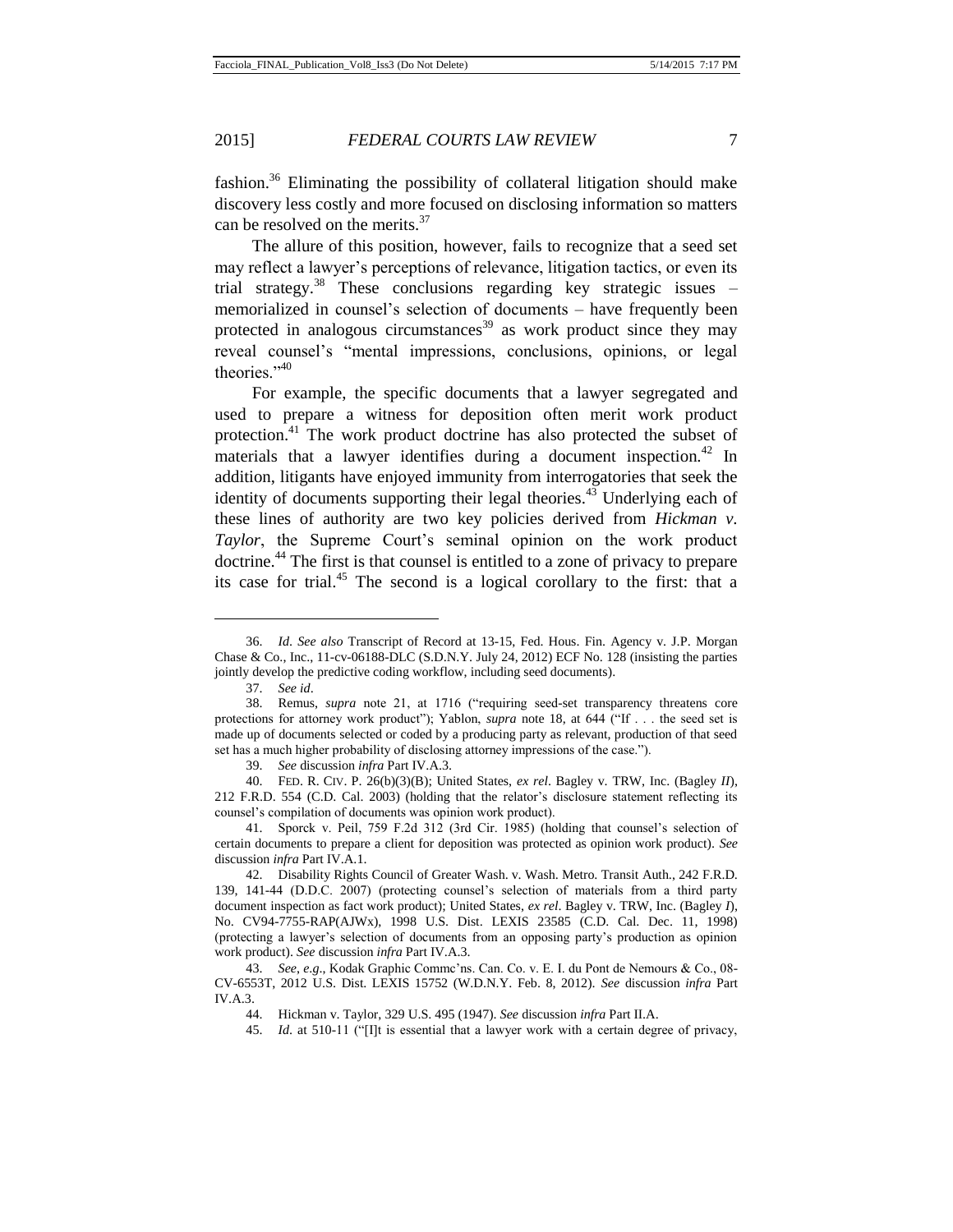litigation adversary should not receive "a free ride on the effort and investment of [] counsel in reviewing and selecting documents and in preparing [its claims] or defense[s]."<sup>46</sup>

In this article, we assert that this rationale is equally applicable to seed set protection.<sup>47</sup> Counsel should be provided with a "quiet and secluded" corner"<sup>48</sup> to determine which documents are pertinent to the predictive coding process.<sup>49</sup> This is particularly the case for those lawyers who employ predictive coding to identify and isolate highly relevant data.<sup>50</sup> Because those documents could very well reflect the manner in which counsel is pursing discovery and how counsel is establishing what is relevant to the client's claim or defense, the seed set will disclose counsel's thought processes, certain conclusions made on the claims and defenses at issue, and/or its strategy for seeking to dispose of the case.<sup>51</sup>

Where seed sets actually reflect such information, opposing counsel should not be given a "free ride"<sup>52</sup> "on wits borrowed from the adversary."<sup>53</sup> Allowing the opposition to understand counsel's selection process regarding its predictive coding seeds could provide it with access to counsel's "legal strategy, his intended lines of proof, his evaluation of the strengths and weaknesses of his case," and prepare its case accordingly.<sup>54</sup> Under these cases and other authorities,<sup>55</sup> the identity of those selected documents should merit fact or even opinion work product protection.<sup>56</sup>

While there are limitations to this rule<sup>57</sup> and though there are obvious potential benefits to disclosure,<sup>58</sup> we contend that the convenience created

free from unnecessary intrusion by opposing parties and their counsel.").

<sup>46.</sup> *Bagley I*, at \*4; *Hickman*, 329 U.S. at 516 (Jackson, J., concurring) ("Discovery was hardly intended to enable a learned profession to perform its functions either without wits or on wits borrowed from the adversary.").

<sup>47.</sup> *See* discussion *infra* Parts III.A.3, IV.B.

<sup>48.</sup> *In re* San Juan Dupont Plaza Hotel Fire Litig., 859 F.2d 1007, 1018-19 (1st Cir. 1988) (finding that counsel's deposition exhibit list was fact work product, but nonetheless ordered its production).

<sup>49.</sup> *See In re* Biomet M2a Magnum Hip Implant Products Liability Litig. (*Biomet II*)*,* No. 3:12-MD-2391, 2013 U.S. Dist. LEXIS 172570, at \*4 (N.D. Ind. Aug. 21, 2013) ("The Steering Committee wants to know, not whether a document exists or where it is, but rather how Biomet used certain documents before disclosing them. Rule  $26(b)(1)$  doesn't make such information disclosable.").

<sup>50.</sup> Yablon, *supra* note 18, at 643-44.

<sup>51.</sup> *See* discussion *infra* Part III.A.

<sup>52.</sup> *Bagley I*, at \*4.

<sup>53.</sup> *Hickman*, 329 U.S. at 516 (Jackson, J., concurring).

<sup>54.</sup> Sporck v. Peil, 759 F.2d 312, 316 (3rd Cir. 1985).

<sup>55.</sup> *See* discussion *infra* Part IV.

<sup>56.</sup> *Id*.

<sup>57.</sup> *See* discussion *infra*, Part IV.A.2.

<sup>58.</sup> *Guidelines Regarding the Use of Predictive Coding*, COALITION OF TECHNOLOGY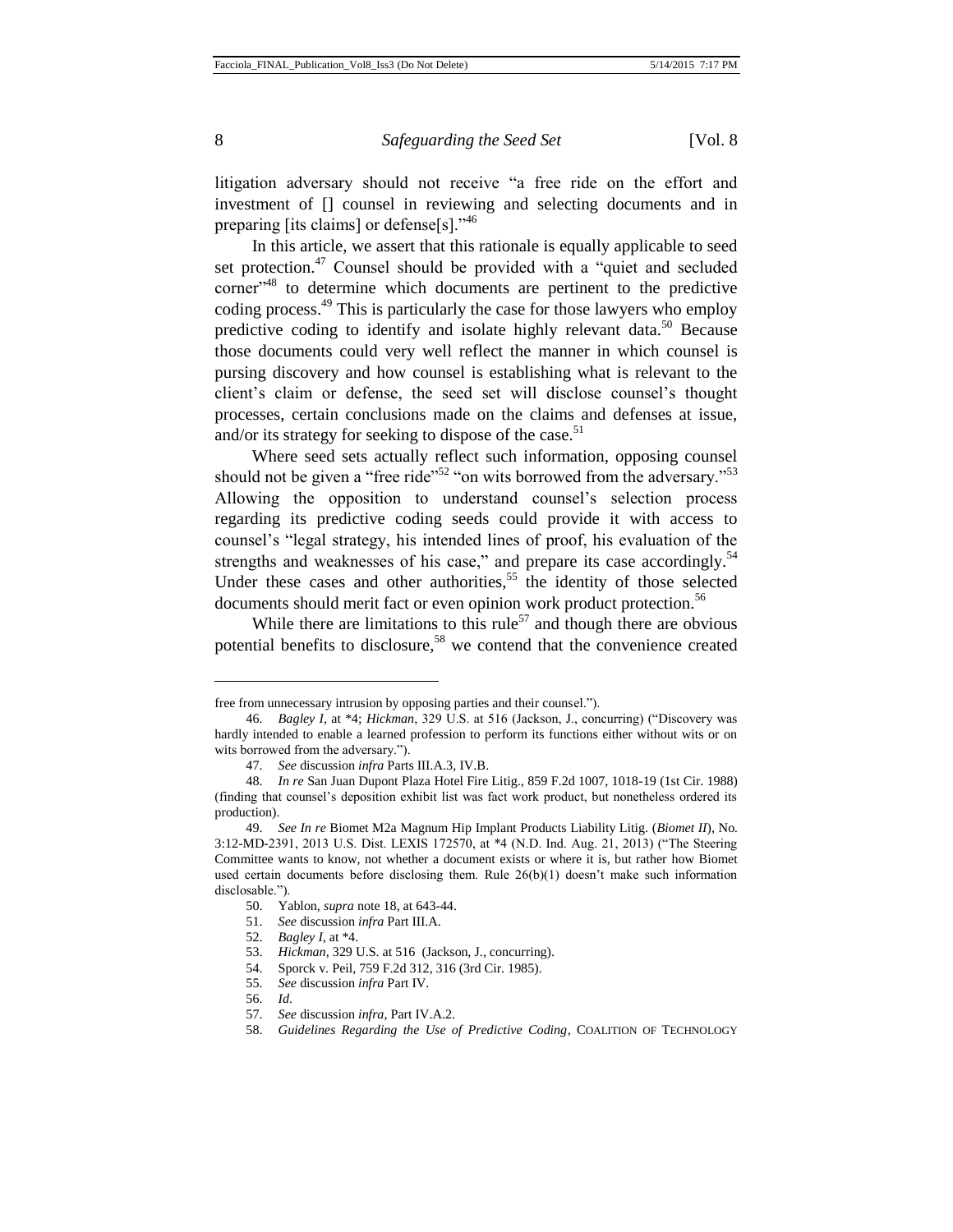by cooperation should not be used to coerce a lawyer into revealing its work product as reflected in the development of a predictive coding seed set.<sup>59</sup> Instead, where warranted by the circumstances, courts should find that counsel's identification of seed documents are safeguarded as work product. $60$ 

This article will consider these subjects. We first provide a general overview of the law on attorney work product in Part II. We next discuss in Part III the importance of the seed set to establishing a defensible predictive coding process and the steps counsel typically undertakes to develop that set. This includes a discussion of the differences between judgmental sampling and random sampling and why only those seed sets developed through judgmental sampling should merit consideration for work product protection. We also analyze the unsettled state of predictive coding jurisprudence regarding the protection of seed documents. In Part IV, we describe the general requirements that parties must satisfy for work product protection to apply to a lawyer's selection of documents. We then delineate the circumstances when seed set documents would warrant that protection. We conclude by discussing a few of the instances when fact work product might have to yield in the face of compelling litigation interests.

#### III. THE ATTORNEY WORK PRODUCT DOCTRINE

Before delving into the details regarding the character and development of predictive coding seed sets, it is essential that we examine the basic notions of the work product doctrine to help frame the discussion. In this Part, we analyze the purposes, policy, and scope of the work product doctrine. This includes a discussion of the elements required to establish a bona fide work product claim and the differences between fact and opinion work product.

#### *A. The Purposes and Policy of the Work Product Doctrine*

The work product doctrine is one of the cornerstones of modern

RESOURCES FOR LAWYERS 8-10, 14-15 (2014), http://www.ctrlinitiative.com/home/protocol/ (describing some benefits to disclosing seed set documents and other aspects of a predictive coding workflow).

<sup>59.</sup> *Biomet II*, at \*5 ("Biomet, the Steering Committee says, isn't proceeding in the cooperative spirit endorsed by the Sedona Conference and the corresponding Seventh Circuit project. But neither the Sedona Conference nor the Seventh Circuit project expands a federal district court's powers, so they can't provide me with authority to compel discovery of information not made discoverable by the Federal Rules.").

<sup>60.</sup> *See* discussion *infra* Parts III.A.3, IV.B.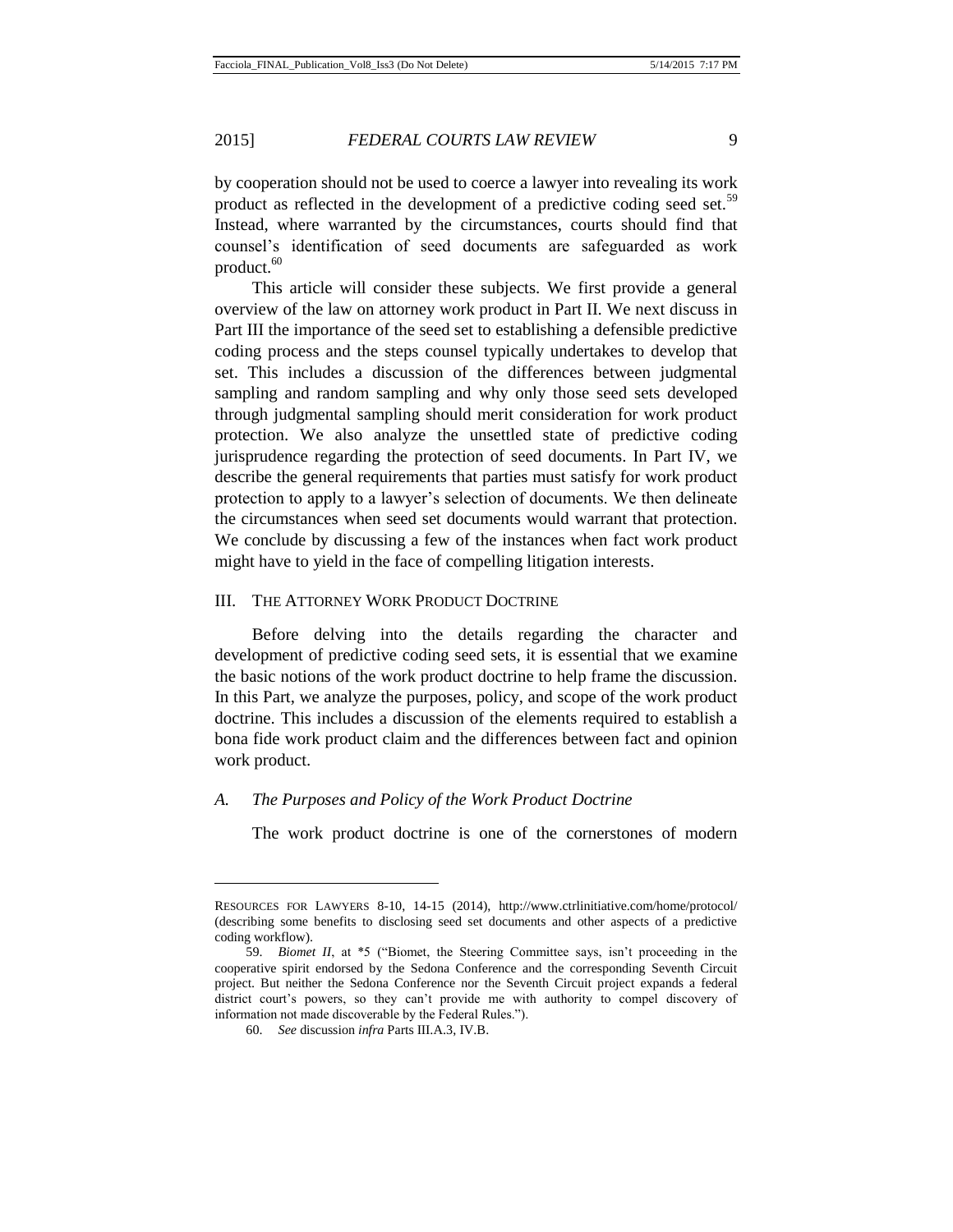litigation practice in the United States. $61$  Though perhaps lacking the glamour and prominence of the lawyer-client privilege,  $62$  work product plays an important role in ensuring a properly balanced and functioning adversary system.<sup>63</sup> This fact was established in 1947 when the Supreme Court issued its celebrated opinion in *Hickman v. Taylor*, which formally recognized the concept of attorney work product.<sup>64</sup>

The work product doctrine is designed to provide a lawyer with the professional space needed to prepare a client's case for trial.<sup>65</sup> As the Supreme Court observed in *Hickman*, counsel must have "a certain degree of privacy, free from unnecessary intrusion by opposing parties and their counsel."<sup>66</sup> The work product umbrella does so by enabling counsel to "assemble information, sift what he considers to be the relevant from the irrelevant facts, prepare his legal theories and plan his strategy without undue and needless interference.<sup>567</sup> The *Hickman* case is particularly instructive on this issue.

In *Hickman*, the court frowned on a party's obtaining through discovery witness statements or legal memoranda reflecting witness discussions prepared by its adversary. The information they possessed was equally accessible to both parties <sup>68</sup> because the witnesses in question were available for interview by either party. $69$  Given this circumstance, the court reasoned that a litigant should not be permitted to develop its case "on wits borrowed from the adversary."<sup>70</sup> A contrary result would be "demoralizing" to lawyers, $\frac{1}{1}$  ultimately leading to "[i]nefficiency, unfairness and sharp

 $\overline{a}$ 

70. *Id*. at 516 (Jackson, J., concurring).

<sup>61.</sup> United States v. Nobles, 422 U.S. 225, 238 (1975) (discussing the essential nature of the work product doctrine to a properly functioning adversarial system).

<sup>62.</sup> Philip Favro, *Inviting Scrutiny: How Technologies are Eroding the Attorney-Client Privilege*, 20 RICH. J.L. & TECH. 2,  $\P$  16 (2014) (observing how the lawyer-client privilege has been glamorized in popular culture).

<sup>63.</sup> Nobles, 422 U.S. at 238.

<sup>64.</sup> *Hickman*, 329 U.S. at 510-12.

<sup>65.</sup> *Id*. at 511-12.

<sup>66.</sup> *Id*. at 510.

<sup>67.</sup> *Id*. at 511.

<sup>68.</sup> *Id*. at 508, 513-14.

<sup>69.</sup> *Id*. at 513.

<sup>71.</sup> *Id*. at 511 ("The effect on the legal profession would be demoralizing. And the interests of the clients and the cause of justice would be poorly served."). The concurrence, authored by Associate Justice Robert Jackson – an accomplished trial lawyer, a former Solicitor General and Attorney General of the United States, and the lead prosecutor for the United States at the Nuremburg war trials, also anticipated this same effect. *Id*. at 516 (Jackson, J., concurring); GAIL JARROW, ROBERT H. JACKSON: NEW DEAL LAWYER, SUPREME COURT JUSTICE, NUREMBERG PROSECUTOR (2008). Justice Jackson observed: "I can conceive of no practice more demoralizing to the Bar than to require a lawyer to write out and deliver to his adversary an account of what witnesses have told him." *Hickman*, 329 U.S. at 516 (Jackson, J., concurring).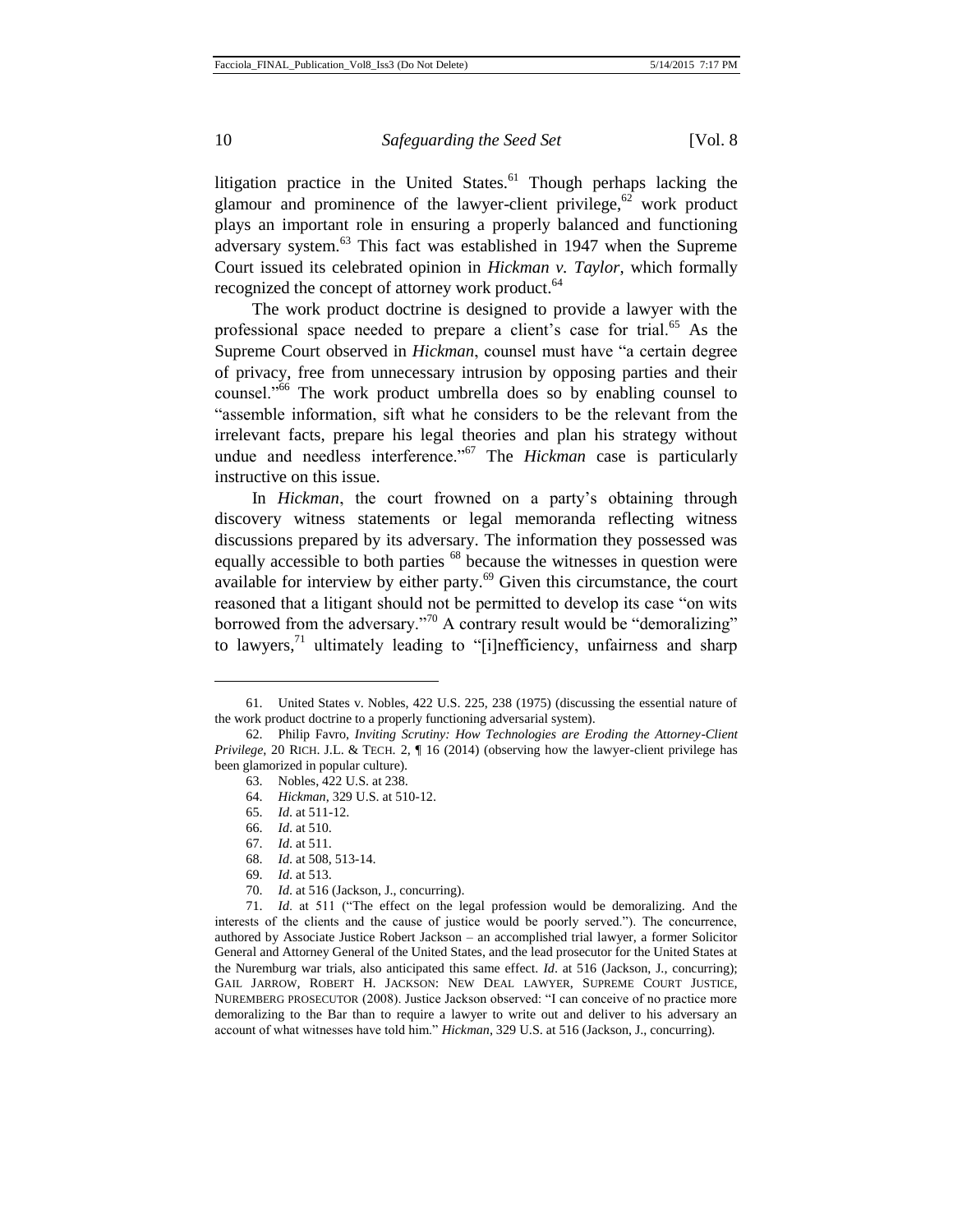practices. $12^7$  The work product doctrine, as envisioned by the Supreme Court, was critical to preventing such developments and "essential to an orderly working of our system of legal procedure."<sup>73</sup>

## *B. The Scope of the Work Product Doctrine*

Since the Supreme Court's decision in *Hickman*, the basic thrust of the work product doctrine has been codified in the Rule  $26(b)(3)^{74}$  and is also reflected as well established in other rules<sup>75</sup> and cases.<sup>76</sup> Those authorities memorialize the notion that a party generally cannot discover documents, other tangible items, or intangible materials "that are prepared in anticipation of litigation or for trial by or for another party or its representative."<sup>77</sup> Significant to the issue of predictive coding seed sets, the work product doctrine may also safeguard selections or compilations of documents made by counsel.<sup>78</sup>

Notwithstanding the importance that the work product doctrine plays in fostering a zone of privacy for lawyers to prepare their cases, the privilege that it affords is often only a qualified one.<sup>79</sup> The Supreme Court noted as much in *Hickman*, explaining that signed witness statements might nonetheless be subject to discovery for purposes of impeachment when witnesses are unavailable, uncooperative, or where the interests of justice so require.<sup>80</sup> Consistent with *Hickman*, Rule 26(b)(3) provides that a party may obtain an adversary's work product if it establishes that the materials "are otherwise discoverable under Rule 26(b)(1)," demonstrates a "substantial need" for their production, and shows that they cannot otherwise be obtained "without undue hardship."<sup>81</sup>

On the other hand, "opinion work product" – those materials that reflect a lawyer's "legal strategy, his intended lines of proof, his evaluation

<sup>72.</sup> *Id*. at 511.

<sup>73.</sup> *Id*. at 512.

<sup>74.</sup> FED. R. CIV. P. 26(b)(3).

<sup>75.</sup> *See*, *e*.*g*., FED. R. EVID. 502(g).

<sup>76.</sup> *See*, *e*.*g*., Upjohn Co. v. United States, 449 U.S. 383, 397-98 (1981) (reaffirming *Hickman* and the nature of the work product doctrine).

<sup>77.</sup> FED. R. CIV. P. 26(b)(3)(A); FED. R. EVID. 502(g). This includes written witness statements, legal memoranda, letters, and "oral expressions of an attorney's mental impressions, legal theories and subjective evaluations." Lockheed Martin Corp. v. L-3 Commc'ns Corp., No. 6:05-cv-1580-Orl-31KRS, 2007 U.S. Dist. LEXIS 54606, at \*26 (M.D. Fla. Jul. 29, 2007).

<sup>78.</sup> *See* discussion *infra* Part IV.

<sup>79.</sup> FED. R. CIV. P. 26(b)(3)(A).

<sup>80.</sup> *Hickman*, 329 U.S. at 519 (Jackson, J., concurring).

<sup>81.</sup> FED. R. CIV. P. 26(b)(3)(A). *See In re* San Juan Dupont Plaza Hotel Fire Litig., 859 F.2d 1007 (1st Cir. 1988) (permitting the discovery of a deposition exhibit list that was fact work product).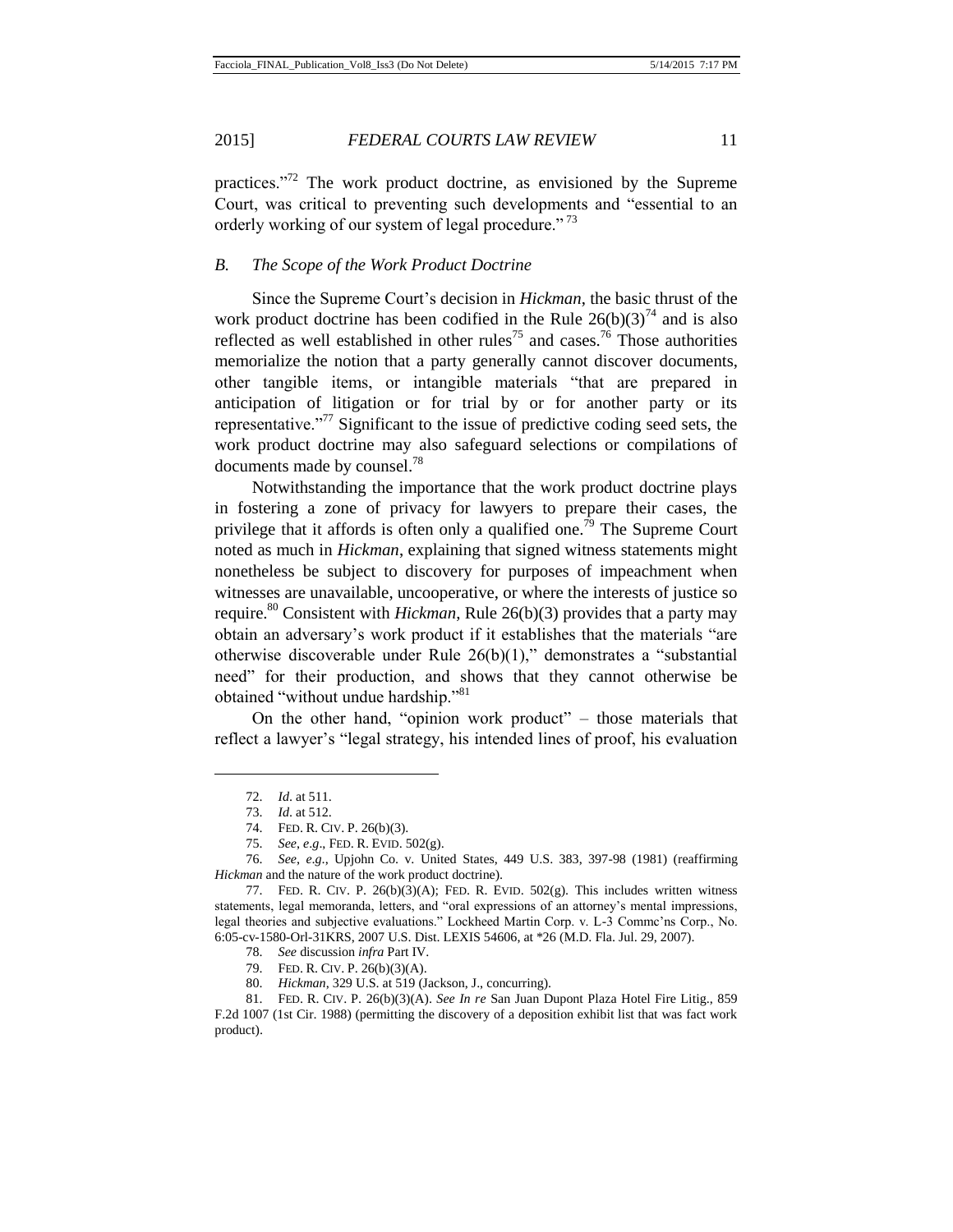$\overline{a}$ 

12 **Safeguarding the Seed Set** [Vol. 8]

of the strengths and weaknesses of his case" – enjoy near absolute immunity from discovery.<sup>82</sup> *Hickman* recognized the primacy of opinion work product, reasoning that "not even the most liberal of discovery theories can justify unwarranted inquiries into the files and the mental impressions of an attorney.<sup>383</sup> Rule  $26(b)(3)$  has captured the importance that *Hickman* placed on safeguarding opinion work product, directing courts to "protect against disclosure of the mental impressions, conclusions, opinions, or legal theories of a party's attorney or other representative concerning the litigation<sup>384</sup> even when they find it discoverable under the Rule 26(b)(3) exception.

In many of the cases involving opinion work product, the mental processes of counsel that courts have sought to protect have been reflected in their selections of documents.<sup>85</sup> In those matters, courts have proscribed the identification of the selected documents from discovery since they could reveal counsel's mental processes, conclusions regarding the merits of claims or defenses, or even its strategy for pursuing the litigation.<sup>86</sup> As set forth in Part III, whether those protections should apply to predictive coding seed sets depends in large part on the underlying process used to compile the seed documents.

#### IV. PREDICTIVE CODING AND SEED SETS

To grasp why seed set documents may merit work product protection, it is important to understand the role they play in developing an effective predictive coding process. Without seed set documents, it would be difficult to train the predictive coding algorithm. $87$  Indeed, seed documents are essential for teaching the algorithm what materials it should search for

<sup>82.</sup> Kodak Graphic Commc'ns. Can. Co. v. E. I. du Pont de Nemours & Co., No. 08-CV-6553T, 2012 U.S. Dist. LEXIS 15752, at \*13 (W.D.N.Y. Feb. 8, 2012) (quoting Sporck v. Peil, 759 F.2d 312, 316 (1985)).

<sup>83.</sup> *Hickman*, 329 U.S. at 513 (observing that it would indeed be "a rare situation justifying production of these matters."). The Supreme Court has confirmed this precedent multiple times, most notably in *Upjohn*. Upjohn Co. v. United States, 449 U.S. 383, 397-98 (1981).

<sup>84.</sup> FED. R. CIV. P. 26(b)(3)(B). Various courts have embraced and even extended the protections from *Hickman* and Rule 26(b)(3), declaring that opinion work product is "absolutely privileged." Caremark, Inc. v. Affiliated Computer Servs., Inc., 195 F.R.D. 610, 616 (N.D. Ill. 2000). Those courts which have not done so have nonetheless held that production of this category of work product should be limited to "rare and extraordinary circumstances." *Upjohn*, 449 U.S. at 399-402; *Bagley II*, at 559.

<sup>85.</sup> Sporck v. Peil, 759 F.2d 312, 316 (3rd Cir. 1985).

<sup>86.</sup> *Id*.; *see* discussion *infra* Part IV.

<sup>87.</sup> Yablon, *supra* note 18, at 638-39.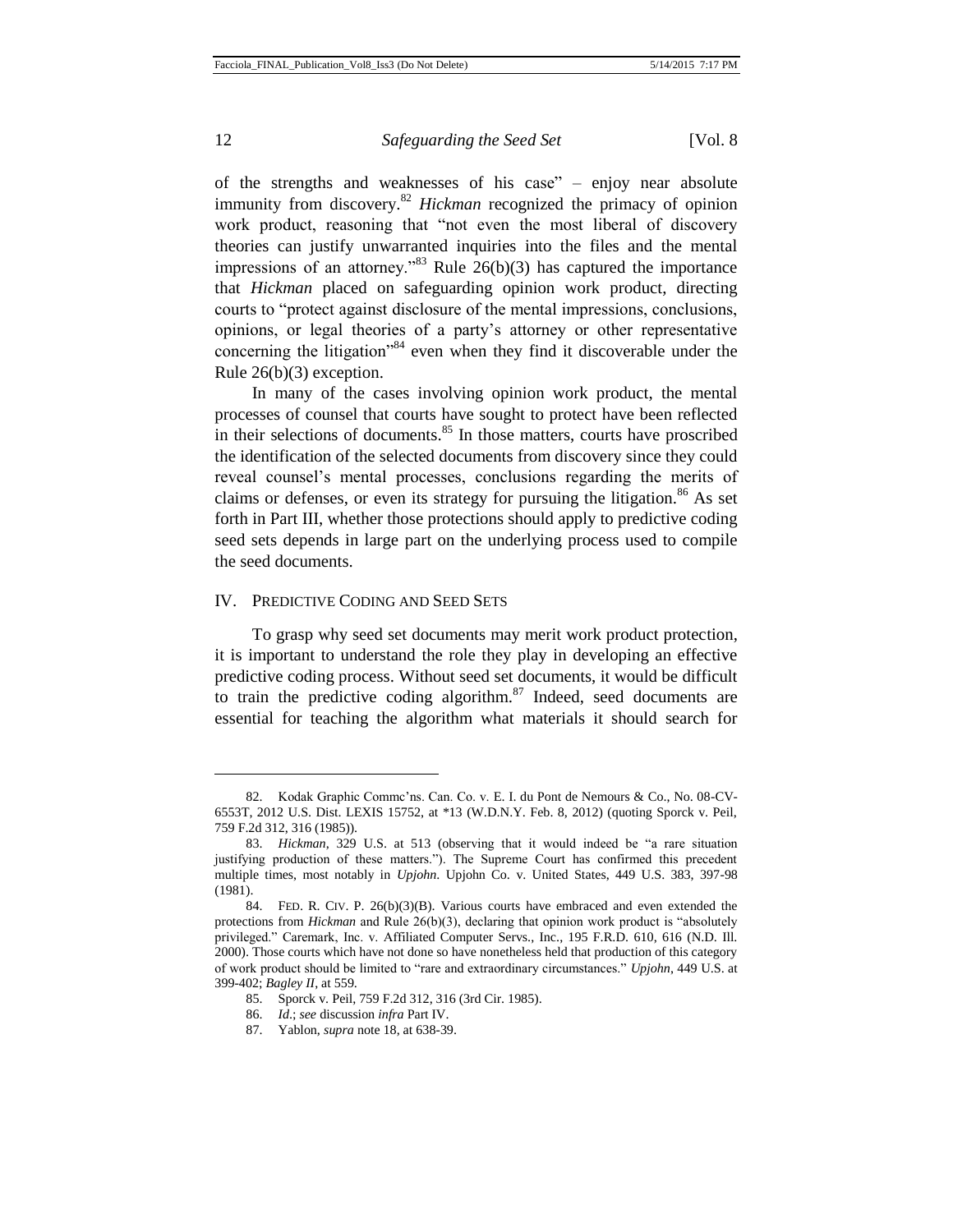across the universe of potentially responsive information.<sup>88</sup>

Although there is little dispute about the indispensable nature of seed sets, there are different schools of thought regarding how they should be developed.<sup>89</sup> Some have taken the position that a seed set should be created through a random sampling of the entire universe of potentially responsive information.<sup>90</sup> Others assert that seed sets should instead be customized with documents that lawyers specifically identify through judgment calls on the relevance and importance of a particular record.<sup>91</sup> Still others maintain that a seed set could include a hybrid approach, incorporating elements from both the sampling and judgmental schools.  $92$ 

While courts have not mandated that one specific approach be used in lieu of the others, the nature of how a seed set is created will certainly impact the application of the work product doctrine.<sup>93</sup> In this Part, we delineate the general differences between judgmental and random sampling and consider why only those seed sets that incorporate a lawyer's specific judgment calls on documents merit consideration for work product protection. We also discuss the body of case law that exists regarding the protection of seed set documents. That discussion is critical since the jurisprudence on this issue is far from settled and has yet to directly address the application of the work product doctrine to seed set development.

#### *A. The Role of Seed Sets in Predictive Coding*

There are various issues that must be considered to establish a properly functioning and defensible predictive coding process.<sup>94</sup> Issues such as accurately determining the prevalence of responsive information within the universe of documents, engaging in an iterative training process, and validating the final production results through different forms of testing are all essential to the process.<sup>95</sup> Despite the magnitude of these issues, the step

<sup>88.</sup> *Id*.

<sup>89.</sup> *Id*. at 642-44.

<sup>90.</sup> Schieneman, *supra* note 30, at 259-61 (arguing that random sampling is preferable to judgmental sampling).

<sup>91.</sup> Grossman, *supra* note 24, at 288, 298 (touting certain benefits of judgmental sampling over pure random sampling).

<sup>92.</sup> *Id*.; Ralph Losey, *Predictive Coding and The Proportionality Doctrine: A Marriage Made In Big Data*, 26 REGENT U. L. REV. 7, 22 (2013) (describing different sampling methods and the author's preference for using a combined approach).

<sup>93.</sup> Yablon, *supra* note 18, at 644.

<sup>94.</sup> *See* Nicholas Barry, Note, *Man Versus Machine Review: The Showdown Between Hordes of Discovery Lawyers and a Computer-Utilizing Predictive-Coding Technology*, 15 VAND. J. ENT. & TECH. L. 343, 354-55 (2013) (describing a predictive coding workflow and related issues associated with its implementation).

<sup>95.</sup> *Guidelines Regarding the Use of Predictive Coding*, COALITION OF TECHNOLOGY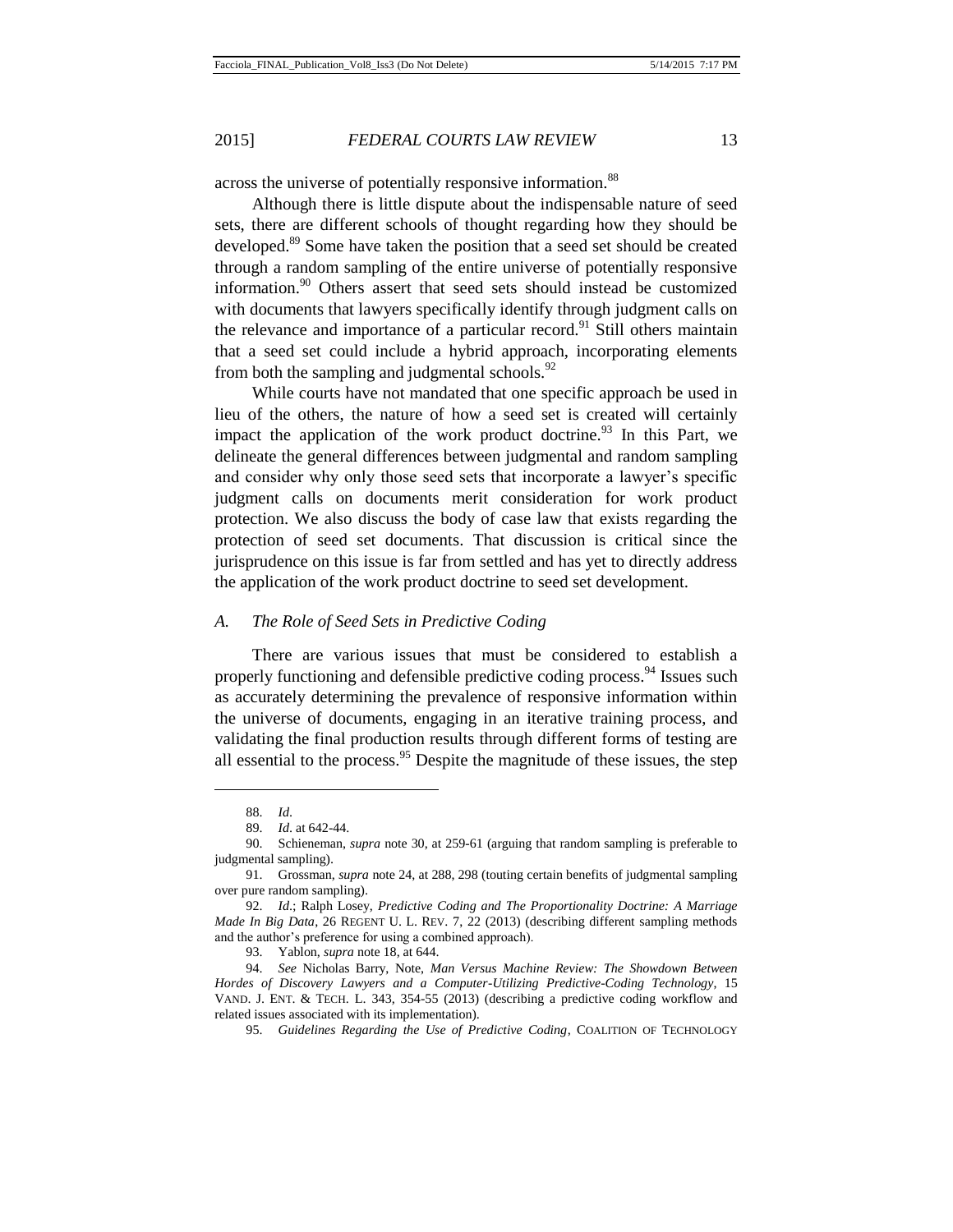that is perhaps the most crucial in this process is the proper development of a seed set.<sup>96</sup> Indeed, the effectiveness of a predictive coding workflow and its ability to satisfy the traditional discovery touchstones of relevance, proportionality, and reasonableness<sup>97</sup> will likely turn on what documents counsel uses to train the algorithm.<sup>98</sup>

Simply put, a seed set is a proportionately small subset of data that contains examples of the categories of information being sought.<sup>99</sup> The predictive coding algorithms use the characteristics of the seed set to find similar documents.<sup>100</sup> Those seed documents are then run through the predictive coding process to train the algorithm to obtain documents for production.<sup>101</sup>

#### 1. Judgmental Sampling

There are two general approaches for developing a seed set.<sup>102</sup> The first is typically referred to as judgmental sampling.<sup>103</sup> Judgmental sampling involves customizing a seed set with specific documents or classes of information that, when submitted into a predictive coding workflow, are targeted to uncover additional documents whose content is similar to that of

100. Yablon, *supra* note 18, at 638-39, 643-44.

RESOURCES FOR LAWYERS 5-7 (2014), http://www.ctrlinitiative.com/home/protocol/.

<sup>96.</sup> *See* Daniel Martin Katz, *Quantitative Legal Prediction - Or - How I Learned to Stop Worrying and Start Preparing for the Data-Driven Future of the Legal Services Industry*, 62 EMORY L.J. 909, 946 (2013) (explaining that predictive coding "approaches are inductive and typically involve the seeding of the algorithm with training (or labeled) data from which the machine infers the 'true' function for assigning a document to a particular group (i.e., relevant versus not relevant).").

<sup>97.</sup> *Bridgestone,* at \*2-3 ("In the final analysis, the uses of predictive coding is [sic] a judgment call, hopefully keeping in mind the exhortation of Rule 26 that discovery be tailored by the court to be as efficient and cost-effective as possible.").

<sup>98.</sup> *See* Katz, *supra* note 96, at 946.

<sup>99.</sup> Grossman, *supra* note 15, at 29.

<sup>101.</sup> Transcript of Record at 114, Fed. Hous. Fin. Agency v. UBS Americas, 11-cv-06188 (S.D.N.Y. July 31, 2012) ECF No. 134; Yablon, *supra* note 18, at 639; *see generally* In re Biomet M2a Magnum Hip Implant Products Liability Litig. (*Biomet I*)*,* No. 3:12-MD-2391, 2013 U.S. Dist. LEXIS 84440, \*3 (N.D. Ind. Apr. 18, 2013) (describing the inextricably intertwined process used for seeding and training the predictive coding workflow).

<sup>102.</sup> Grossman, *supra* note 15, at 29. There are other methods for creating a seed set, the most prominent of which is referred to as "Active Learning" or "Continuous Active Learning." *Id*. at 8 ("An Iterative Training regimen in which the Training Set is repeatedly augmented by additional Documents chosen by the Machine Learning Algorithm, and coded by one or more Subject Matter Expert(s)."); *see also* Grossman, *supra* note 24, at 289-90; Ralph Losey, *Latest Grossman and Cormack Study Proves Folly of Using Random Search For Machine Training – Part Three*, E-DISCOVERY TEAM (July 27, 2014), http://e-discoveryteam.com/2014/07/27/latestgrossman-and-cormack-study-proves-folly-of-using-random-search-for-machine-training-partthree/.

<sup>103.</sup> Grossman, *supra* note 15, at 29.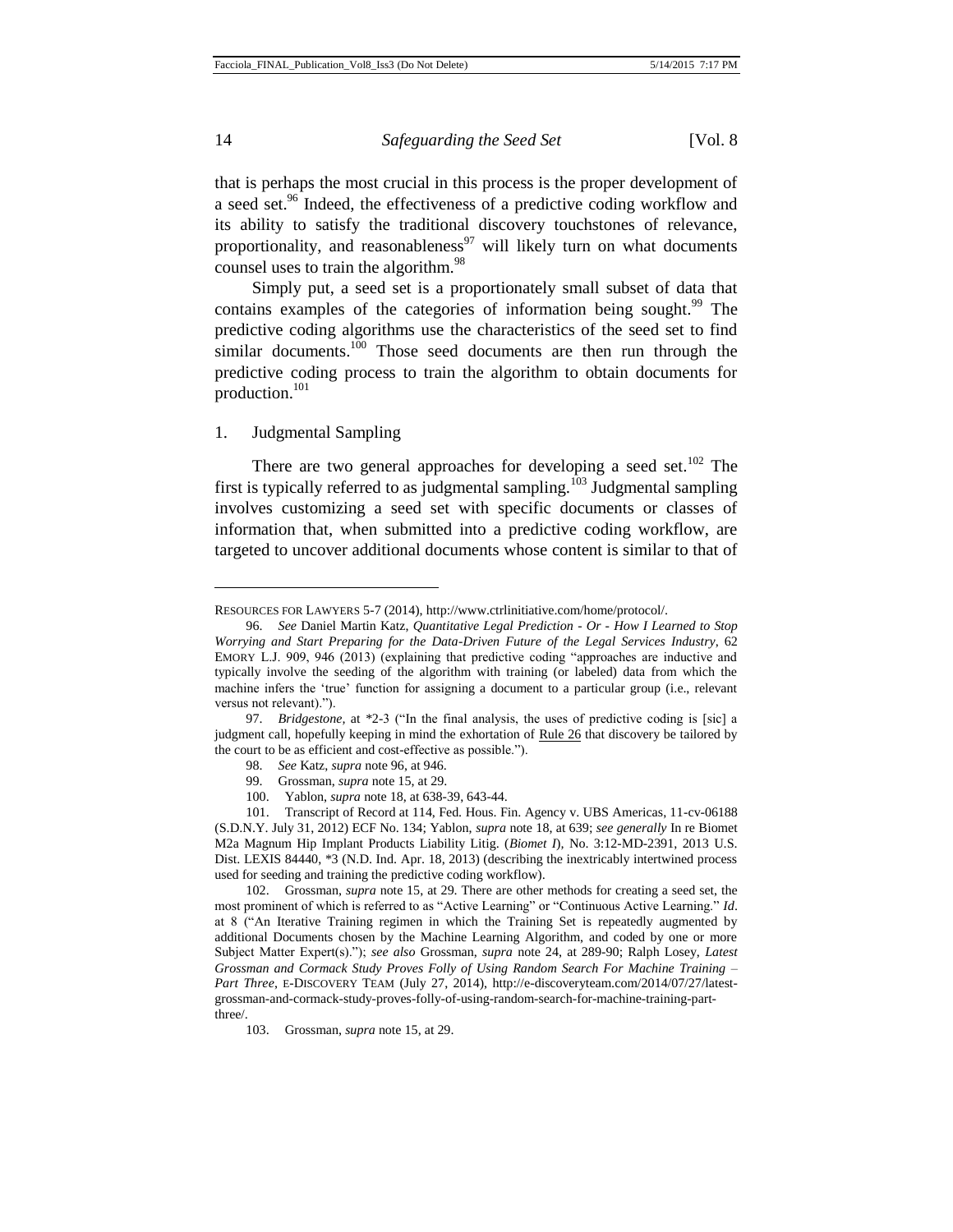the seed materials.<sup>104</sup> Such a seed set could be comprised of highly relevant information, marginally responsive materials, privileged communications, non-responsive data, or a combination of these or even other items.<sup>105</sup> The specific compilation of a seed set, the number of documents in a seed set, and the number of seed sets created will depend on the facts and circumstances of a particular matter.<sup>106</sup>

Judgmental seed documents could be identified through any number of methods. They could include emails, contracts, memoranda, tweets, or other records that a client first isolated and then provided to its counsel.<sup>107</sup> A lawyer might also uncover seed documents by searching through client information or an adversary's production with the use of keywords, concept search, data clustering, manual review, or other search methodologies.<sup>108</sup>

2. Random Sampling

In contrast to judgmental sampling, seed set documents obtained through random sampling do not generally involve the exercise of independent legal judgment.<sup>109</sup> Instead, as the term suggests, the seed set is generated by taking a statistically valid sample from the universe of potentially responsive information.<sup>110</sup> That sample, typically created through the functionality of a particular predictive coding technology, is designed to ensure that the seed set reflects the characteristics of the entire document population.<sup>111</sup>

Once the randomly comprised seed set is reviewed and coded for responsiveness, that remaining subset of information is run against the universe of documents.<sup>112</sup> That subset may or may not be increased with additional samples to ensure that it is truly representative of the overall percentage of responsive information within the universe of documents.<sup>113</sup> The additional samples could be derived from further rounds of random sampling or from judgmental samples that a lawyer obtained through its

<sup>104.</sup> Yablon, *supra* note 18, at 639, 642-43.

<sup>105.</sup> Nicholas M. Pace & Laura Zakaras, *Where the Money Goes: Understanding Litigant Expenditures for Producing Electronic Discovery*, RAND INSTITUTE FOR CIVIL JUSTICE 59 (2012), *available at* http://www.rand.org/pubs/monographs/MG1208.html.

<sup>106.</sup> Losey, *supra* Note 92, at 22.

<sup>107.</sup> *See id*.

<sup>108.</sup> Pace, *supra* note 105, at 60; Losey, *supra* note 92, at 22; Da Silva Moore v. Publicis Groupe, 287 F.R.D. 182, 200-01 (S.D.N.Y. 2012).

<sup>109.</sup> Grossman, *supra* note 15, at 27; Losey, *supra* note 92, at 22.

<sup>110.</sup> Yablon, *supra* note 18, at 639, 643.

<sup>111.</sup> Schieneman, *supra* note 30, 260-61.

<sup>112.</sup> Yablon, *supra* note 18, at 639-40.

<sup>113.</sup> *Id*. at 643.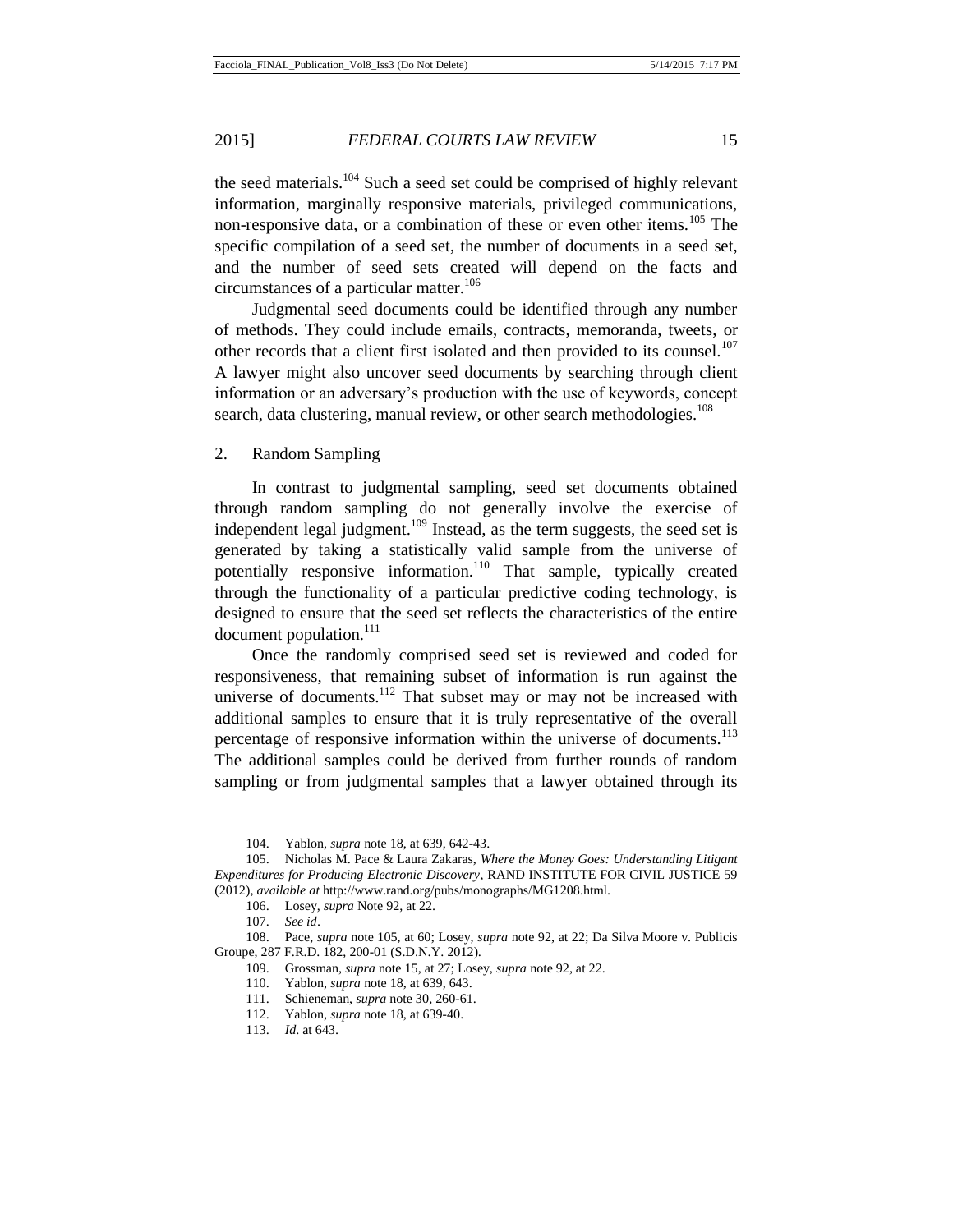exercise of legal reasoning.<sup>114</sup>

3. The Work Product Doctrine Would Likely Apply Only To Judgmental Samples

Whether the work product doctrine applies to seed documents would depend on a variety of factors.<sup>115</sup> However, it seems like a fairly straightforward proposition that a seed set derived exclusively from random sampling methods would not qualify as work product. This is because the grouping of documents would have been generated through computer software and not by counsel's exercise of skill, judgment, and reasoning.<sup>116</sup> Indeed, it seems counterintuitive that a seed set created through a mere keystroke of computer functionality would implicate the policy concerns articulated in *Hickman* and its progeny.<sup>117</sup> Such functionality does not encompass a lawyer's legal strategy, its intended lines of proof, or its evaluation of the strengths and weaknesses of the case,<sup>118</sup> much less the need for a "quiet and secluded corner" to prepare for discovery.<sup>119</sup> The plain language of Rule 26(b)(3) and the underlying policy from *Hickman* do not permit such a finding.<sup>120</sup>

On the other hand, seed sets that incorporate elements of judgmental sampling may be entitled to some form of work product protection. While the methods may vary for identifying judgmental seeds, the distinct and overriding characteristic of judgmental seeds is that a lawyer meticulously segregated those materials based on the exercise of legal judgment.<sup>121</sup> At some level, counsel made a determination that a specific seed document was pertinent to the exercise of discovery and the overall direction of the litigation.<sup>122</sup> For those attorneys who specifically use predictive coding to segregate highly relevant data, judgmental seeds may reflect information

<sup>114.</sup> Losey, *supra* note 92, at 22.

<sup>115.</sup> *See* discussion *infra* Part IV.

<sup>116.</sup> Yablon, *supra* note 18, at 644 ("[i]f the seed set is merely a random sample of the entire document population and is produced without coding as to whether documents are deemed responsive or not, the production is unlikely to concern a producing party."). While a randomly generated seed set generally lacks the indicia that would warrant work product protection, that may not be the case if counsel subsequently codes the randomly selected documents. Pace, *supra* note 105, at 60. The coding process would likely entail the same exercise of legal reasoning and acumen involved in creating judgmental samples.

<sup>117.</sup> *See* discussion *supra* Part II.

<sup>118.</sup> *Hickman*, 329 U.S. at 510 ; *Sporck* , 759 F.2d. at 316

<sup>119.</sup> In re San Juan Dupont Plaza Hotel Fire Litig., 859 F.2d 1007, 1018-19 (1st Cir. 1988).<br>120.

<sup>120.</sup> FED. R. CIV. P. 26(b)(3); *Hickman*, 329 U.S. 495.

<sup>121.</sup> Yablon, *supra* note 18, at 643-44.

<sup>122.</sup> Losey, *supra* note 92, at 22.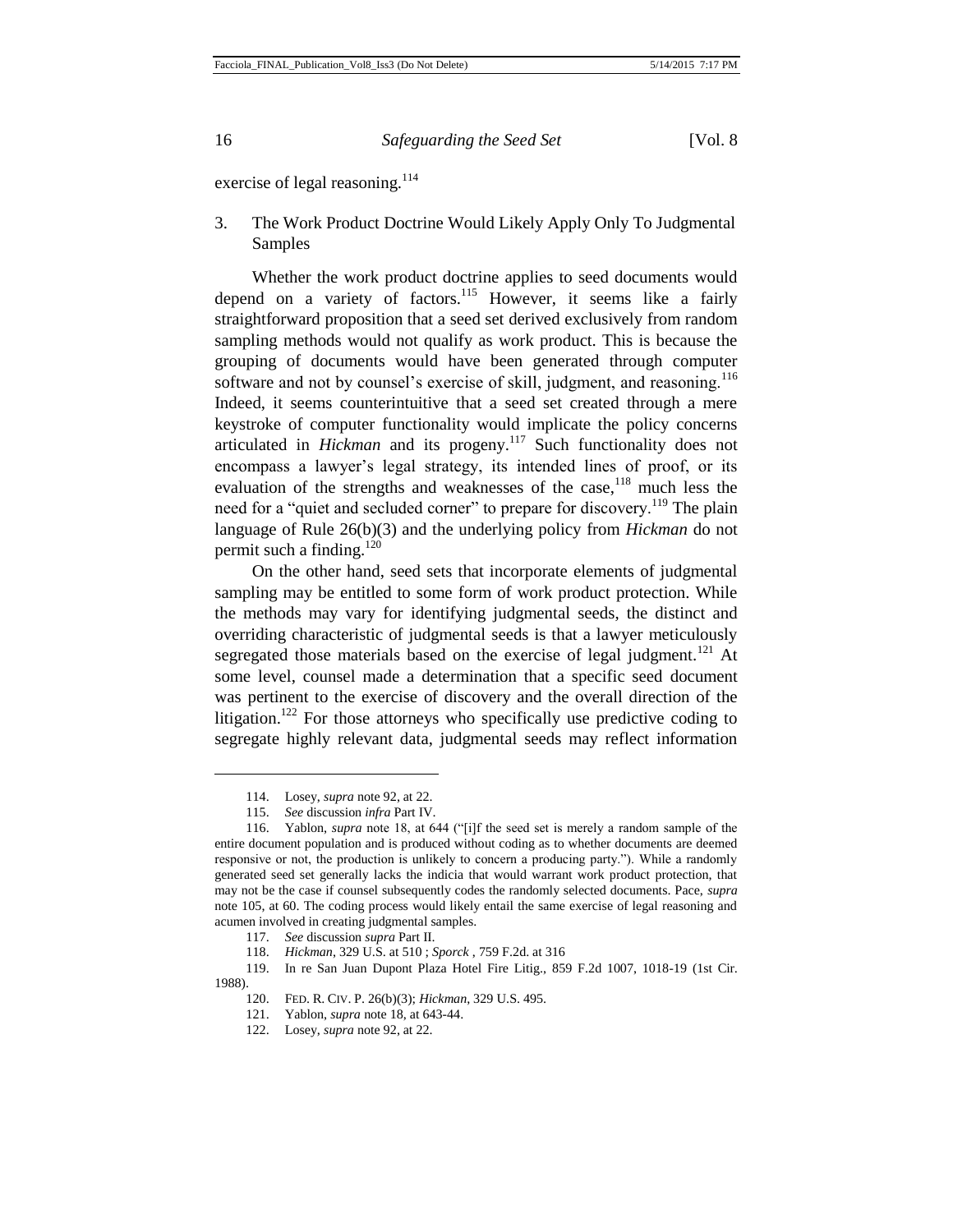beyond mere perceptions of relevance.<sup>123</sup> It could memorialize their thought processes, certain conclusions they have made on the claims and defenses at issue, and/or their strategy for seeking to dispose of the case.<sup>124</sup>

Given that judgmental samples are prepared by a lawyer, either in preparation for or in connection with litigation, and that the identity of those samples potentially reflects its "mental impressions, conclusions, opinions, or legal theories," the identity of those documents could merit work product protection.<sup>125</sup> The courts, however, have yet to issue a holding that directly addresses this question.<sup>126</sup> Contrary to the notion that seed documents may be protected from discovery, some of the courts that have focused on seed set development have urged litigants to disclose or cooperatively develop the seeds.<sup>127</sup> Such decisions seem to gloss over the possibility that the responding party's seed set could constitute work product.

#### *B. Jurisprudence Regarding the Protection of Seed Set Documents*

Nearly three years have transpired since the issuance of the first predictive coding related opinion.<sup>128</sup> While no court has directly applied the work product doctrine to seed set documents, there are several cases that address issues relating to seed set development.<sup>129</sup> In most of these cases, seed documents have been identified to litigation adversaries.<sup>130</sup> In contrast, only the court in *Biomet II* has unequivocally protected the identity of seed documents from discovery.<sup>131</sup> In this Section, we discuss the key jurisprudence on this issue to demonstrate that courts typically favor identification of seed sets to advance the notions of cooperation and transparency.

#### 1. Cases Favoring Disclosure of Seed Sets

The cases involving disclosure of seed sets are generally divided between those instances where the parties voluntarily shared seed documents with the opposition and others where courts ordered the

<sup>123.</sup> Remus, *supra* note 21, at 1716.

<sup>124.</sup> *See id*.; Yablon, *supra* note 18, at 644. This analysis should be equally applicable to seed sets developed through the "Active Learning" approach since it includes elements of judgmental sampling. *See* Grossman, *supra* note 24, at 298.

<sup>125.</sup> *See* discussion *infra* Part IV.B.

<sup>126.</sup> *See* discussion *infra* Part III.B.

<sup>127.</sup> *Id*.

<sup>128.</sup> Da Silva Moore v. Publicis Groupe, 287 F.R.D. 182 (S.D.N.Y. 2012).

<sup>129.</sup> *See*, *e*.*g*., *Bridgestone*; Fed. Hous. Fin. Agency v. HSBC N. Am. Holdings Inc., 11 cv-6189, 2014 U.S. Dist. LEXIS 19156 (S.D.N.Y. Feb. 14, 2014); *Biomet II*.

<sup>130.</sup> *Da Silva Moore*, 287 F.R.D. at 200-01; *Bridgestone*, at \*2.

<sup>131.</sup> *Biomet II*, at \*4-5.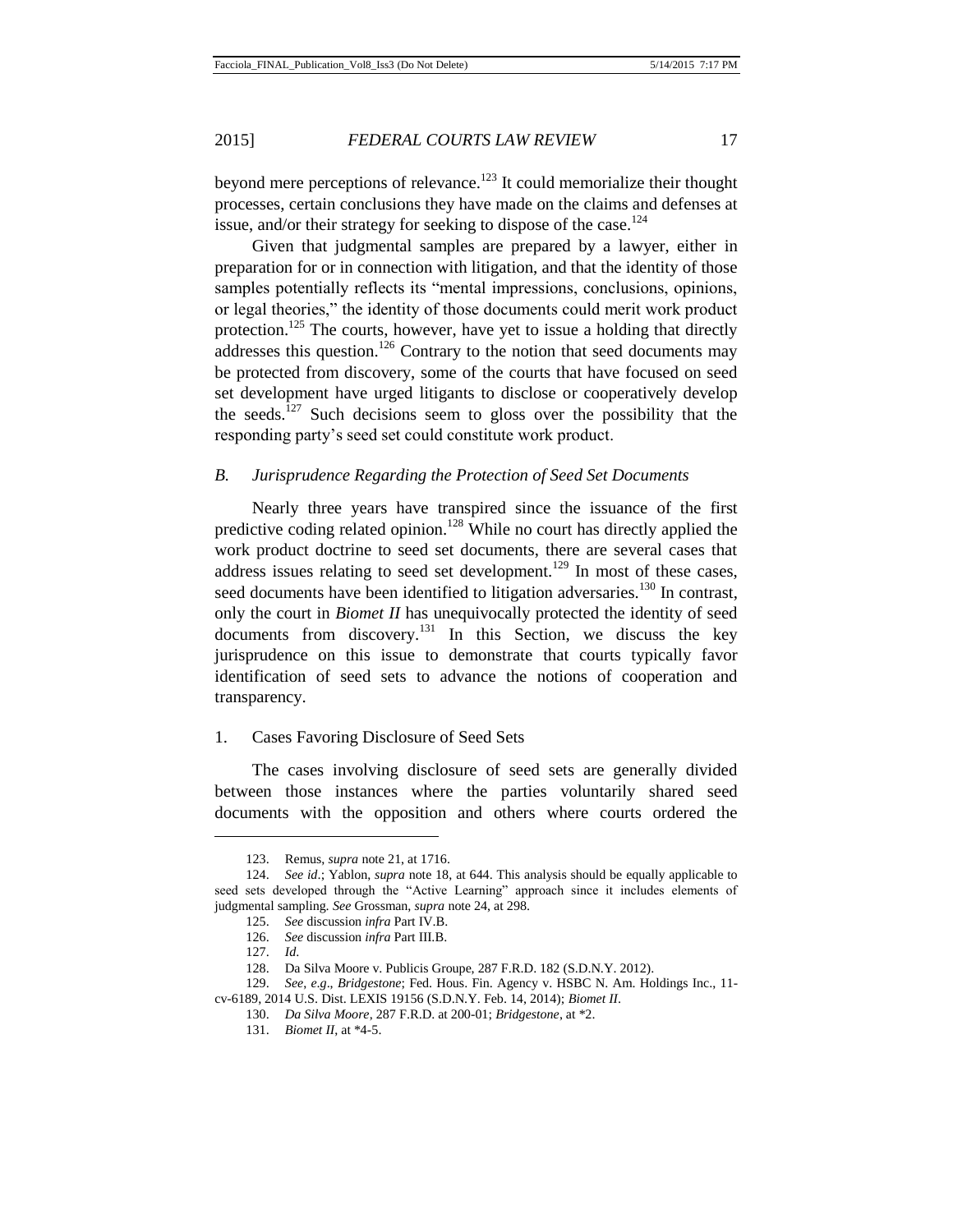identification of such information.<sup>132</sup> In either scenario, disclosure occurred to further the cognate aims of cooperation and transparency in discovery.<sup>133</sup> Courts strongly believe that adversarial cooperation and openness can decrease discovery costs and delays.<sup>134</sup> Indeed, even the *Biomet II* decision – which declined to order the production of seed information, touted the "significant, salutary, and persuasive impact on federal discovery practice" of cooperative advocacy.<sup>135</sup> Thus, in the name of cooperation, courts have encouraged the disclosure or joint creation of seed sets.<sup>136</sup>

Perhaps the most noteworthy example of this occurred in *Da Silva Moore v. Publicis Groupe*, the first predictive coding related opinion.<sup>137</sup> In that case, the parties entered into a stipulated protocol to use predictive coding.<sup>138</sup> According to the terms of the protocol, the defendant agreed to provide the plaintiffs with all of the non-privileged seed documents used to train the predictive coding process, together with the defendant's document coding designations.<sup>139</sup> In approving this arrangement, the court observed that such "transparency" with respect to seed sets was proper and important.<sup>140</sup> Given the convenience that disclosure provided, the court recommended that this practice should generally be adopted:

Such transparency allows the opposing counsel (and the Court) to be more comfortable with computer-assisted review, reducing fears about the so-called "black box" of the technology. This Court highly recommends that counsel in future cases be willing to at least discuss, if not agree to, such transparency in the computer-assisted review process.<sup>141</sup>

<sup>132.</sup> *Compare* In re Actos (Pioglitazone) Products Liab. Litig., 6:11-MD-2299, 2012 U.S. Dist. LEXIS 187519 (W.D. La. July 27, 2012) (reflecting the parties' agreement to jointly develop the predictive coding seed set) *with Bridgestone*, at \*2 (ordering the plaintiff to share its seed set with the defendant).

<sup>133.</sup> *See*, *e*.*g*., In re Actos (Pioglitazone) Products Liab. Litig., 6:11-MD-2299 (W.D. La. July 13, 2012) ECF No. 1413 (noting the "impressive levels of cooperation, coordination, and negotiation that have taken place among counsel for the plaintiffs and the defense").

<sup>134.</sup> *See e*.*g*.*, Biomet II*, at \*5; *Da Silva Moore*, 287 F.R.D. at 192.

<sup>135.</sup> *Biomet II*, at \*5.

<sup>136.</sup> *Da Silva Moore*, 287 F.R.D. at 192; Transcript of Record at , at 9, 13-15, 24, Fed. Hous. Fin. Agency v. JPMorgan Chase & Co., 11-cv-05201 (S.D.N.Y. July 24, 2012) ECF No. 128.

<sup>137.</sup> *Da Silva Moore*, 287 F.R.D. 182.

<sup>138.</sup> *Id*. at 193.

<sup>139.</sup> *Id*. at 186-87.

<sup>140.</sup> *Id*. at 192.

<sup>141.</sup> *Id*. Despite the parties' agreement to use predictive coding, there is considerable debate regarding whether the defendant's cooperation and transparency in this regard achieved lower discovery costs. The parties only reached a stipulated protocol after substantial prodding from the court and with the plaintiffs taking the unusual step of "objecting" to the agreement. *Id*. at 187, n.6. The relationship between the parties subsequently deteriorated into protracted motion practice over minor issues of relevance on individual documents. *See*, *e*.*g*., Plaintiffs' Rule 72(a)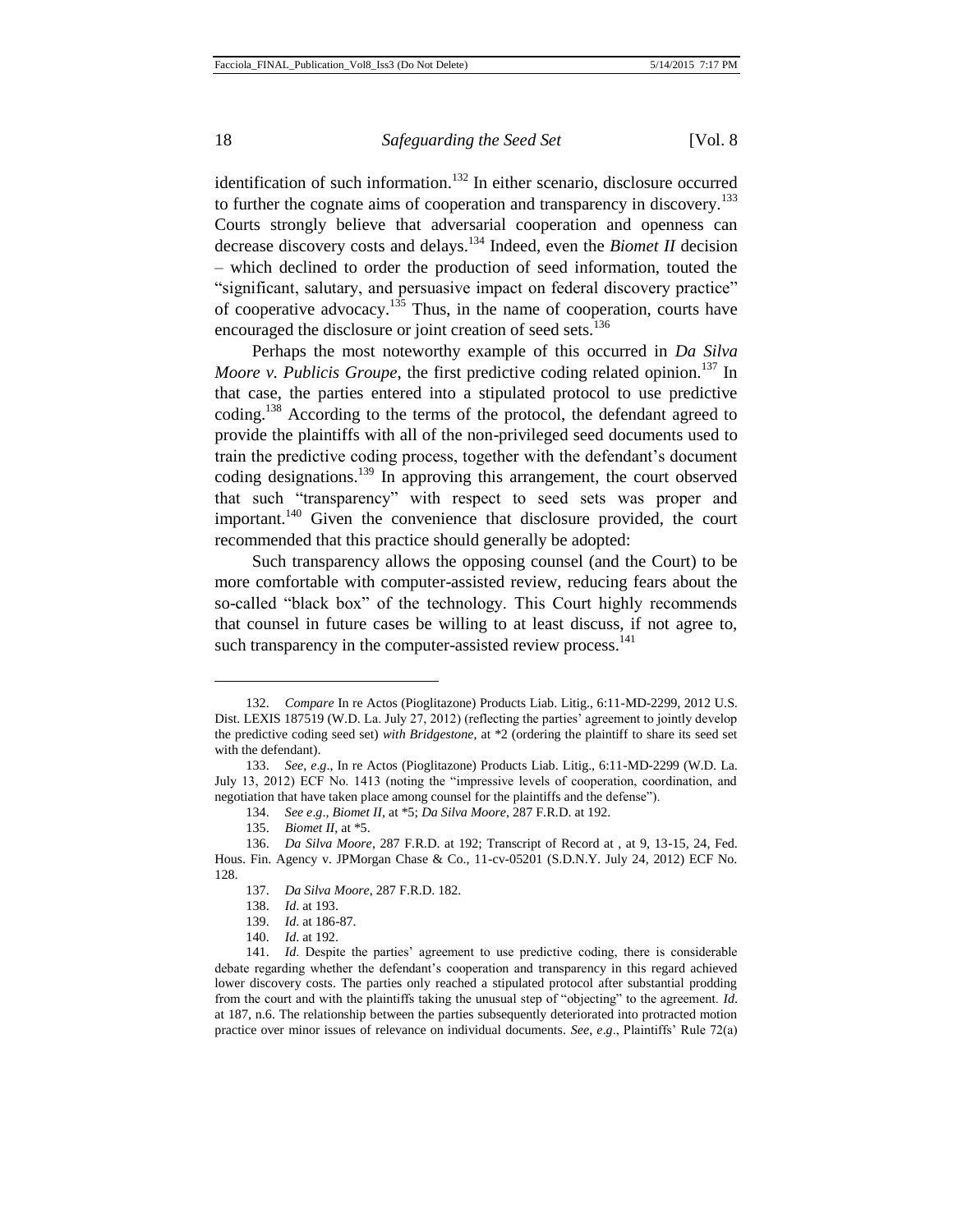Other decisions have also picked up on the convenience theme from *Da Silva Moore* and insisted that parties who wish to use predictive coding should identify their seed set documents.<sup>142</sup> In *Federal Housing Finance Agency v. UBS Americas*, defendant JPMorgan Chase obtained a court order approving its use of predictive coding over the objections of the plaintiff.<sup>143</sup> Faced with a universe of over 2.5 million potentially relevant documents, a production deadline approaching within approximately two months, and a skeptical plaintiff who was throwing up roadblocks to the use of predictive coding, JPMorgan felt compelled to seek a court order approving its predictive coding process.<sup>144</sup>

While the court approved the use of predictive coding, it required JPMorgan to involve the plaintiff in every step of the predictive coding workflow.<sup>145</sup> This included joint development and full disclosure of the seed set.<sup>146</sup> Drawing on the dicta from *Da Silva Moore*, the court observed that such "transparency and cooperation" was necessary for the overall success of the predictive coding process.<sup>147</sup>

A third example of this trend is found in *Bridgestone Americas v. International Business Machines*. <sup>148</sup> In *Bridgestone*, the court approved the plaintiff's use of predictive coding over the defendant's objection.<sup>149</sup> The defendant had argued that predictive coding was not appropriate since the parties had previously agreed to a case management order requiring "attorney review."<sup>150</sup> The court rejected the defendant's argument and allowed the plaintiff to modify its choice of search methodologies.<sup>151</sup> However, because the court permitted the plaintiff to "switch horses in midstream," it insisted on "openness and transparency" in the predictive

Objection to the Magistrate's April 25, 2012 Discovery Rulings, Da Silva Moore v. Publicis Groupe, No. 11-cv-1279 (S.D.N.Y. May 9, 2012), ECF No. 190 (seeking reconsideration of various court rulings on discovery issues relating to the defendant's use of predictive coding).

<sup>142.</sup> Fed. Hous. Fin. Agency v. HSBC N. Am. Holdings Inc., 11-cv-6189, 2014 U.S. Dist. LEXIS 19156 (S.D.N.Y. Feb. 14, 2014).

<sup>143.</sup> *Id*. at \*3.

<sup>144.</sup> Transcript of Record at 10-15, Fed. Hous. Fin. Agency v. JPMorgan Chase & Co., No. 11-cv-05201 (S.D.N.Y. July 24, 2012) ECF No. 128.

<sup>145.</sup> *Id*. at 9, 13-15, 24.

<sup>146.</sup> *Id.* at 24 (excepting privileged materials, the court expected "that the plaintiff will be given full access to . . . . documents within the seed set").

<sup>147.</sup> *Id*. at 9 ("And for this entire process to work, I think it needs transparency and cooperation of counsel.").

<sup>148.</sup> *Bridgestone*.

<sup>149.</sup> *Id*. at \*2-3.

<sup>150.</sup> *See* Case Management Order, Bridgestone Americas, Inc. v. Int'l Bus. Mach. Corp., No. 3:13-cv-1196 (M.D. Tenn. May 20, 2014) ECF No. 76; *see also* IBM's Response to Bridgestone's Request to Add Predictive Coding to the ESI Protocol, Bridgestone Americas, Inc. v. Int'l Bus. Mach. Corp., No. 3:13-cv-1196 (M.D. Tenn. July 14, 2014) ECF No. 85.

<sup>151.</sup> *Bridgestone*, at \*2.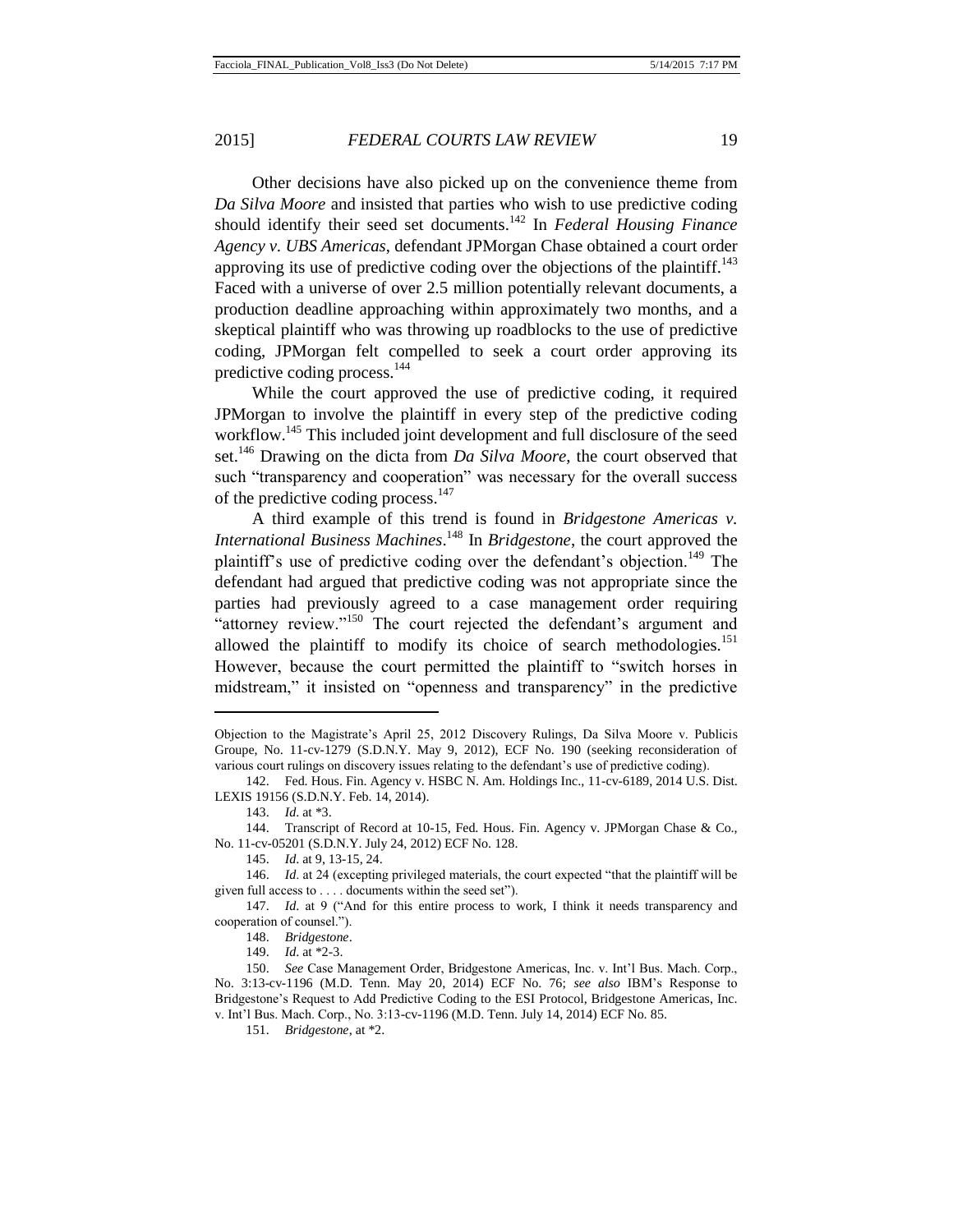coding process.<sup>152</sup> Indeed, in response to the plaintiff's offer to share its seed documents with the defendant, the court essentially incorporated that proposal into its order, reiterating its expectation of "full openness" between the litigants and their lawyers.<sup>153</sup>

*Da Silva Moore, Federal Housing, Bridgestone* and other cases<sup>154</sup> exemplify the judiciary's general expectation that parties identify their seed set documents for convenience and expediency in discovery. That trend, though, has not been universally followed by the courts.

2. Cases Favoring Protection of Seed Sets

In contrast to the decisions favoring disclosure stand those instances where courts have protected seed sets from discovery.<sup>155</sup> The most notable decision in this regard and the lone opinion to directly address this issue is *Biomet II*.<sup>156</sup> The *Biomet II* court denied the plaintiffs' request that the defendant pharmaceutical company identify the seed set documents that were used to train its predictive coding algorithm.<sup>157</sup> The plaintiffs were seeking to develop search terms to run against the subset of documents that the defendant's predictive coding process excluded from its production.<sup>158</sup> The plaintiffs asserted that identification of the seed documents<sup>159</sup> was necessary so they could prepare their own search terms.<sup>160</sup> Unless they were given an understanding of the defendant's seed documents, argued the plaintiffs, they could not effectively prepare search terms.<sup>161</sup>

The court rejected that argument and held that the plaintiffs' request for seed information was beyond the scope of permissible discovery.<sup>162</sup>

<sup>152.</sup> *Id*.

<sup>153.</sup> *Id*. at \*3.

<sup>154.</sup> *See*, *e*.*g*., Indep. Living Ctr. of S. Cal. v. City of L.A., 2:12-cv-00551-FMO-PJW, at \*1 (C.D. Cal. June 13, 2014) ECF No. 371 (ordering the defendant "to use a predictive coding system for identifying the 10,000 most relevant documents in its databases and, after reviewing them for privilege, etc., produc[e] them to Plaintiffs.").

<sup>155.</sup> *Biomet II*; Gordon v. Kaleida Health, No. 08-CV-378S(F), 2013 U.S. Dist. LEXIS 73330, \*6-7 (W.D.N.Y. May 21, 2013) (rejecting plaintiffs' motion to compel the production of "important information regarding Defendants' selection of so-called 'seed set documents' which are used to 'train the computer' in the predictive coding search method."); Hinterberger v. Catholic Health Sys., 08-CV-380S(F), 2013 U.S. Dist. LEXIS 73141 (W.D.N.Y. May 21, 2013) (reaching the same holding as in the related *Gordon* case).

<sup>156.</sup> *Biomet II*.

<sup>157.</sup> *Id*. at \*3-5.

<sup>158.</sup> *Id*. at \*2

<sup>159.</sup> It appears that the defendant resorted to a form of judgmental sampling to prepare its seed set. *Biomet I*, at \*3.

<sup>160.</sup> *Biomet II*, at \*3.

<sup>161.</sup> *Id*.

<sup>162.</sup> *Id*. at \*3-5.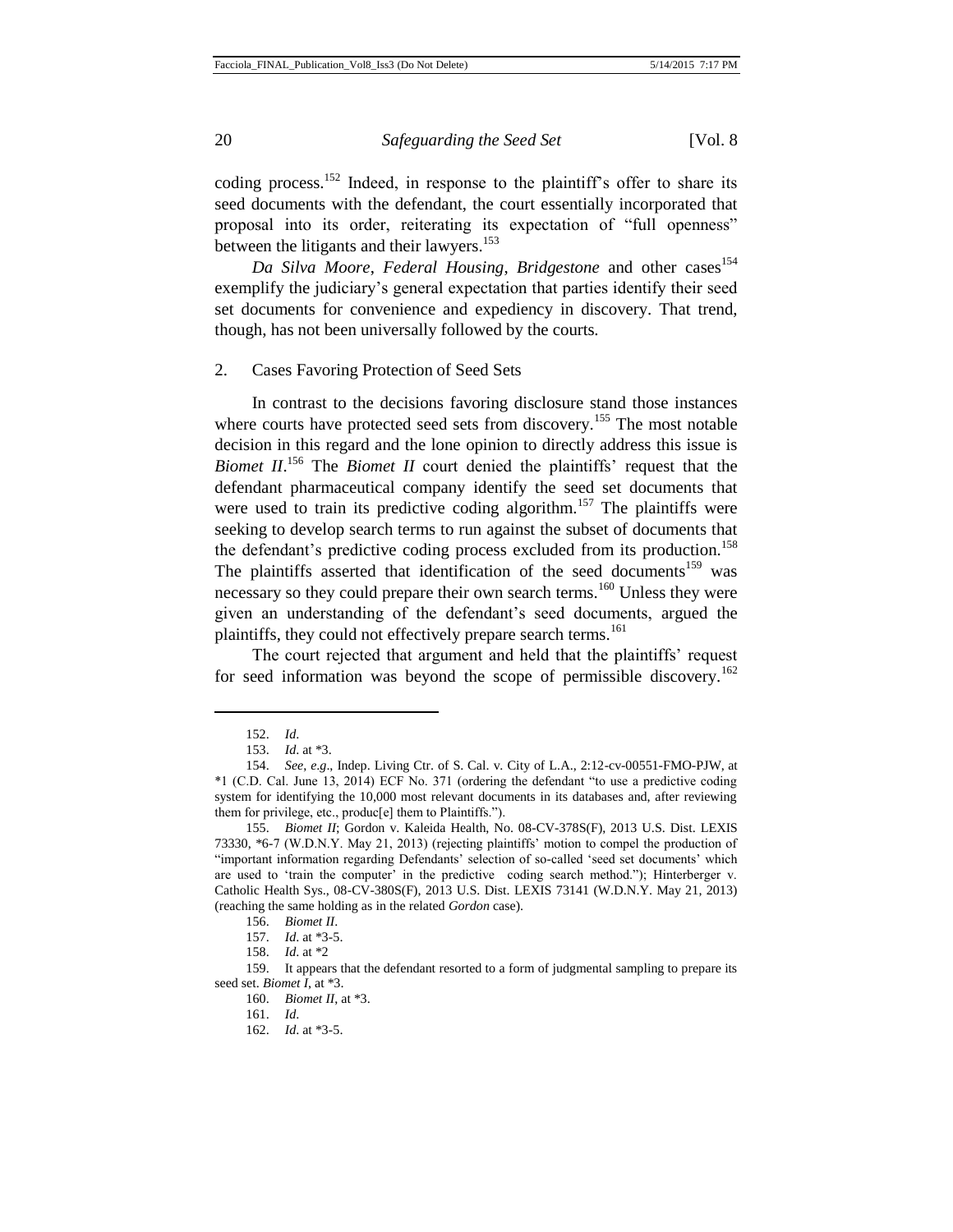Because the defendant had already produced all of the responsive seed set documents to the plaintiffs, the court reasoned that the plaintiffs were not seeking to ascertain "whether a document exists or where it is, but rather *how Biomet used certain documents before disclosing them*."<sup>163</sup> That type of information, the court explained, was not within the permissible scope of discovery.<sup>164</sup>

Lastly, the court sympathized with but ultimately disregarded the plaintiffs' complaints that the company was not being cooperative.<sup>165</sup> While touting the virtues of cooperation enshrined in both the Seventh Circuit Pilot Program<sup>166</sup> and The Sedona Conference Cooperation Proclamation,<sup>167</sup> the court observed that "neither the Sedona Conference nor the Seventh Circuit project expands a federal district court's powers, so they can't provide me with authority to compel discovery of information not made discoverable by the Federal Rules."<sup>168</sup> Moreover, even though the company's lack of cooperation was "troubling" and could possibly lead the court to later conclude it was "hiding something," the court took no action since it had no "discretion" to order the identification of the seed information.<sup>169</sup>

*Biomet II* stands for the proposition that Rule 26(b)(1) may protect the identity of seed set documents from discovery.<sup>170</sup> While notions of cooperation and transparency are significant to advancing the tripartite aims of Rule 1 in litigation, they cannot supersede the strictures from Rule  $26(b)(1)$ . Absent some showing of relevance or a stipulation between the parties, *Biomet II* teaches that the identification of seed set documents should generally be proscribed from discovery.

It is also significant that the court specifically forbade the plaintiffs from discovering the seeds because they sought to understand how the company used those documents in the discovery process.<sup>171</sup> Probing the manner in which a party and its counsel selected documents for purposes of satisfying discovery obligations could very well reflect their deliberations on claims and defenses, along with related tactical choices. These items

<sup>163.</sup> *Id*. at \*4 (emphasis added).

<sup>164.</sup> *Id*.

<sup>165.</sup> *Id*. at \*5.

<sup>166.</sup> 7TH CIR. ELEC. DISCOVERY COMM., PRINCIPLES RELATING TO THE DISCOVERY OF ELECTRONICALLY STORED INFORMATION, at princs. 1.01-.03 (2010), *available at* http://www.discoverypilot.com/sites/default/files/Principles8\_10.pdf.

<sup>167.</sup> The Sedona Conference, *The Sedona Conference Cooperation Proclamation,* 10 SEDONA CONF. J. 331 (2009).

<sup>168.</sup> *Biomet II*, at \*5.

<sup>169.</sup> *Id*. at \*5-6.

<sup>170.</sup> *Id*. at \*3-5.

<sup>171.</sup> *Id*. at \*4.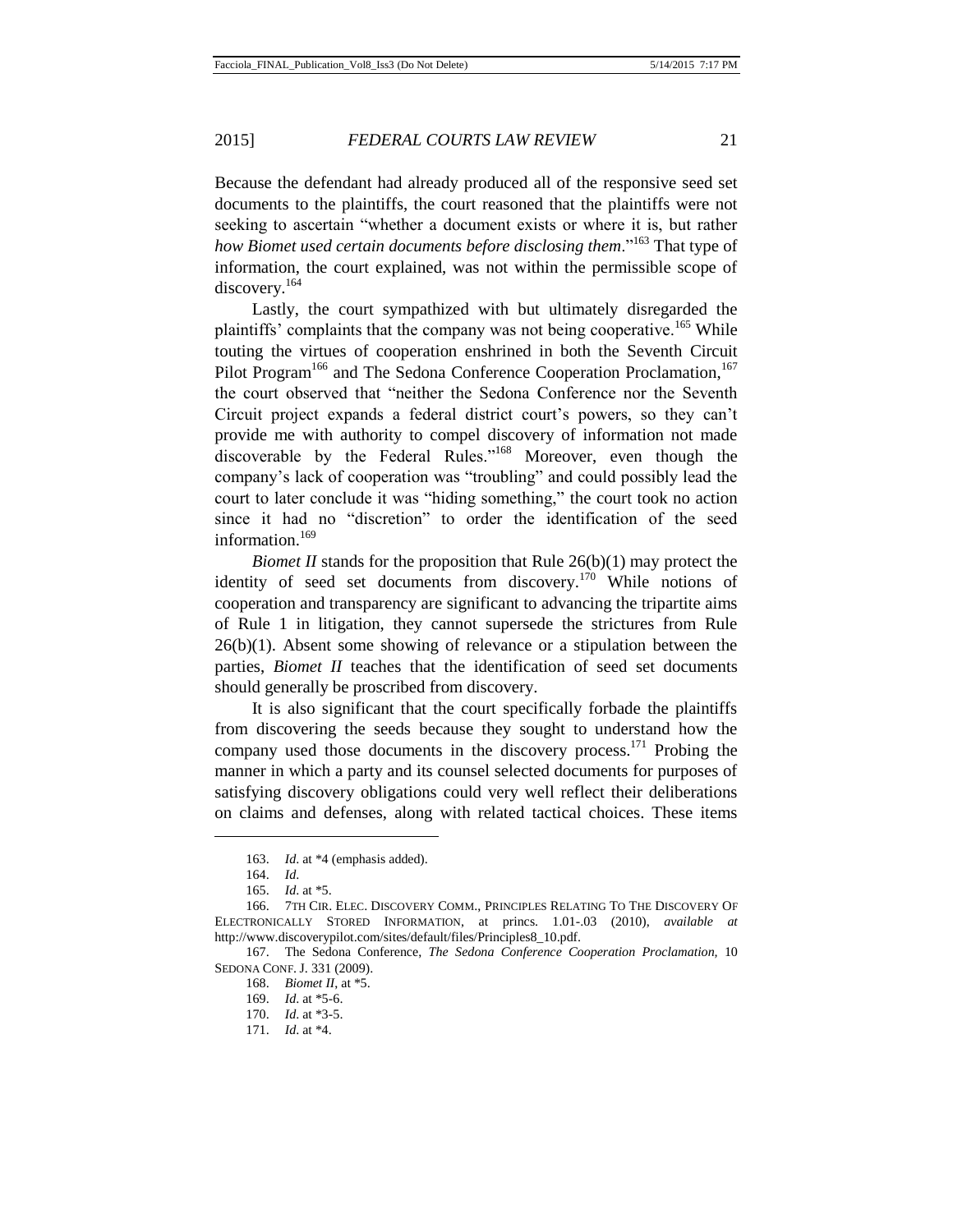thus fall squarely within the ambit of Rule 26(b)(3)'s qualified prohibition on the discovery of fact work product and its admonition against disclosing opinion work product.<sup>172</sup> Absent a showing of a substantial or compelling need for such information – let alone a basic demonstration of relevance, the *Biomet II* court properly precluded the plaintiffs' inquiry. Its reasoning supports the conclusion that a judgmental seed set must be protected as work product.

Despite what we believe to be the implicit inference from *Biomet II* that seed sets are non-discoverable and work product, the fact remains that no court has specifically analyzed whether the work product doctrine applies to seed sets. Juxtaposed against this absence of authority are *Da Silva Moore* and its progeny, whose holdings in favor of seed set identification sharply contrast with *Biomet II*. Given the conflict in these authorities and the absence of predictive coding decisions on this issue, other case law must be explored for guidance. The jurisprudence that provides the most logical analogue on this issue involves decisions that have addressed the merits of work product protection over a lawyer's selection of documents in other less technical scenarios.

# V. PROTECTING SEED SET DOCUMENTS AS WORK PRODUCT UNDER ANALOGOUS SCENARIOS INVOLVING SELECTIONS OF DOCUMENTS

The question of whether work product protection should ultimately apply to judgmental seed sets turns on the line of analogous cases that have protected selections of documents as either opinion or fact work product. In this Part, we detail the circumstances under which a lawyer's selection of documents would qualify as work product. This includes a discussion of *Sporck v. Peil*, the foundational case on this issue.<sup>173</sup> We then analyze how the rule from *Sporck* has been clarified, refined, and played out in specific case scenarios. Finally, we consider the circumstances when seed documents should be protected in light of those authorities and the circumstances of a case.

#### *A. Selections of Documents: When Are They Protected as Work Product?*

An enduring question over the past thirty years of work product jurisprudence is whether courts should protect the identity of certain documents that counsel compiles or selects in connection with its case

<sup>172.</sup> *See* discussion *supra* Part II.

<sup>173.</sup> *Sporck*, 759 F.2d at 312.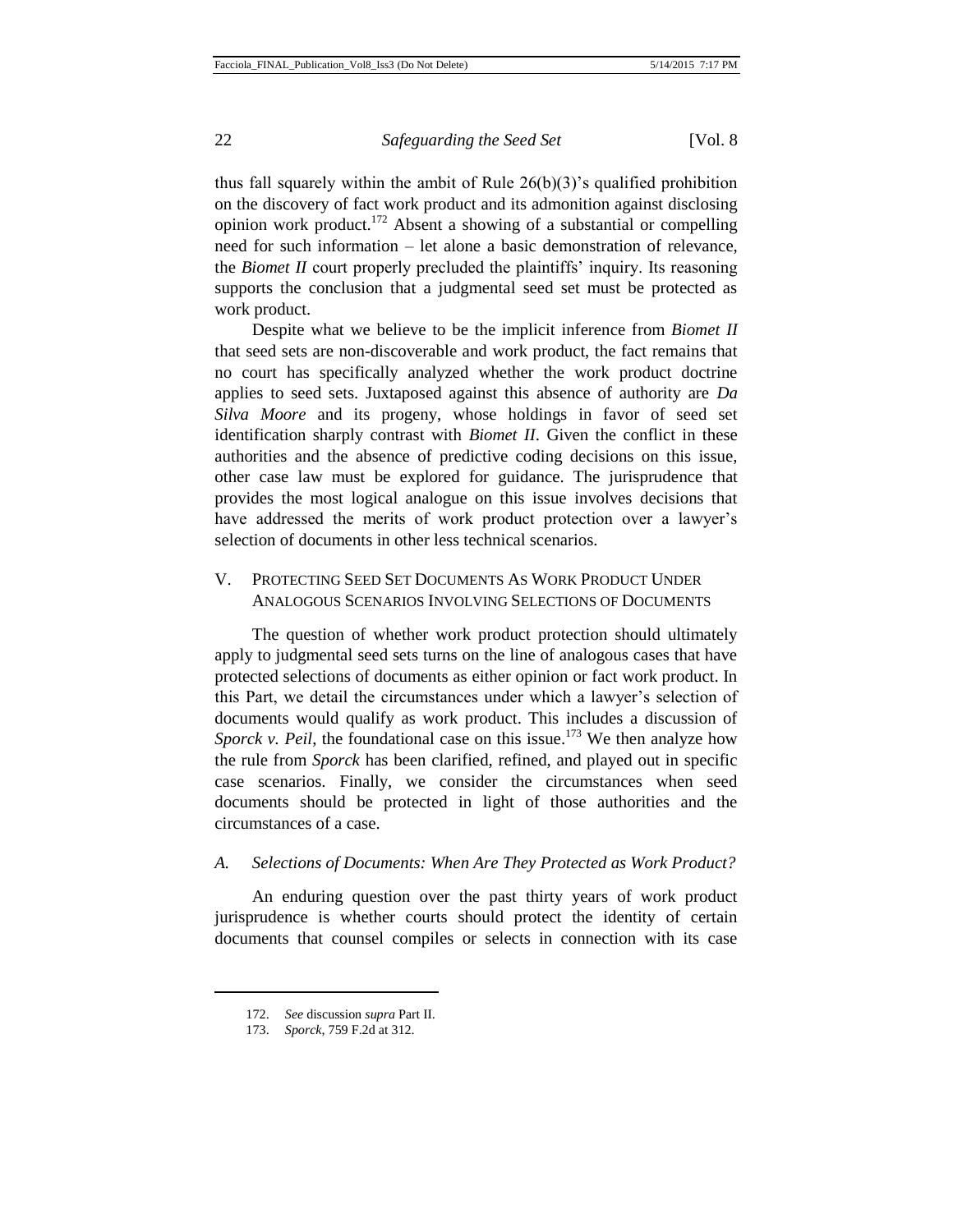preparations. <sup>174</sup> Since the issuance of *Sporck v. Peil* by the United States Court of Appeals for the Third Circuit in  $1985$ ,<sup>175</sup> the answer has been a definite "yes."<sup>176</sup> *Sporck* unequivocally held that selections of documents could be protected as opinion work product.<sup>177</sup> Since that time, however, the *Sporck* rule has been refined as subsequent opinions delineated the circumstances under which *Sporck* would apply.<sup>178</sup> In this Section, we review the development of the selection of documents rule and what parties must generally show to satisfy its present requirements.

# 1. Document Selections Protected as Opinion Work Product under *Sporck*

The seminal case on the work product status of documents chosen from a larger population is the Third Circuit's *Sporck* decision.<sup>179</sup> In *Sporck*, the court held that a lawyer's selection of a "few documents out of thousands" constitutes protected work product. $180$  The issue arose in the context of a deposition of the defendant.<sup>181</sup> During the deposition, plaintiff's counsel asked the deponent whether he had reviewed any documents in preparation for the deposition.<sup>182</sup> After answering yes, the defendant declined to identify the documents he had reviewed.<sup>183</sup> Explaining that the documents in question had all been produced in discovery, the defendant's lawyer asserted that their particular selection in this context – to prepare the client for deposition – was protected as work product.<sup>184</sup> While the lower court agreed with this assertion, it nonetheless ordered the selected documents identified since they did not constitute opinion work product.<sup>185</sup>

The Third Circuit reversed this finding and instead held that counsel's compilation of documents was opinion work product and protected from

<sup>174.</sup> Charleswell v. Chase Manhattan Bank, N.A., 277 F.R.D. 277, 282-83 (D.V.I. 2011) (confirming that a lawyer's compilation of documents may be protected as work product).

<sup>175.</sup> *Sporck*, 759 F.2d at 312.

<sup>176.</sup> *See*, *e*.*g*., Shapiro v. United States Dep't of Justice, 969 F. Supp. 2d 18, 31-32 (D.D.C. 2013) (citing *Hickman* and holding that "there is a clear policy rationale for protecting the compilation of records" as work product).

<sup>177.</sup> *Sporck*, 759 F.2d at 315.

<sup>178.</sup> *See* discussion *infra* Part IV.A.2.

<sup>179.</sup> *Sporck*, 759 F.2d 312.

<sup>180.</sup> *Id*. at 316 (quoting James Julian, Inc. v. Raytheon Co., 93 F.R.D. 138, 144 (D. Del. 1982)).

<sup>181.</sup> *Id*. at 314.

<sup>182.</sup> *Id*. at 313-14.

<sup>183.</sup> *Id*. at 314.

<sup>184.</sup> *Id*.

<sup>185.</sup> *Id*.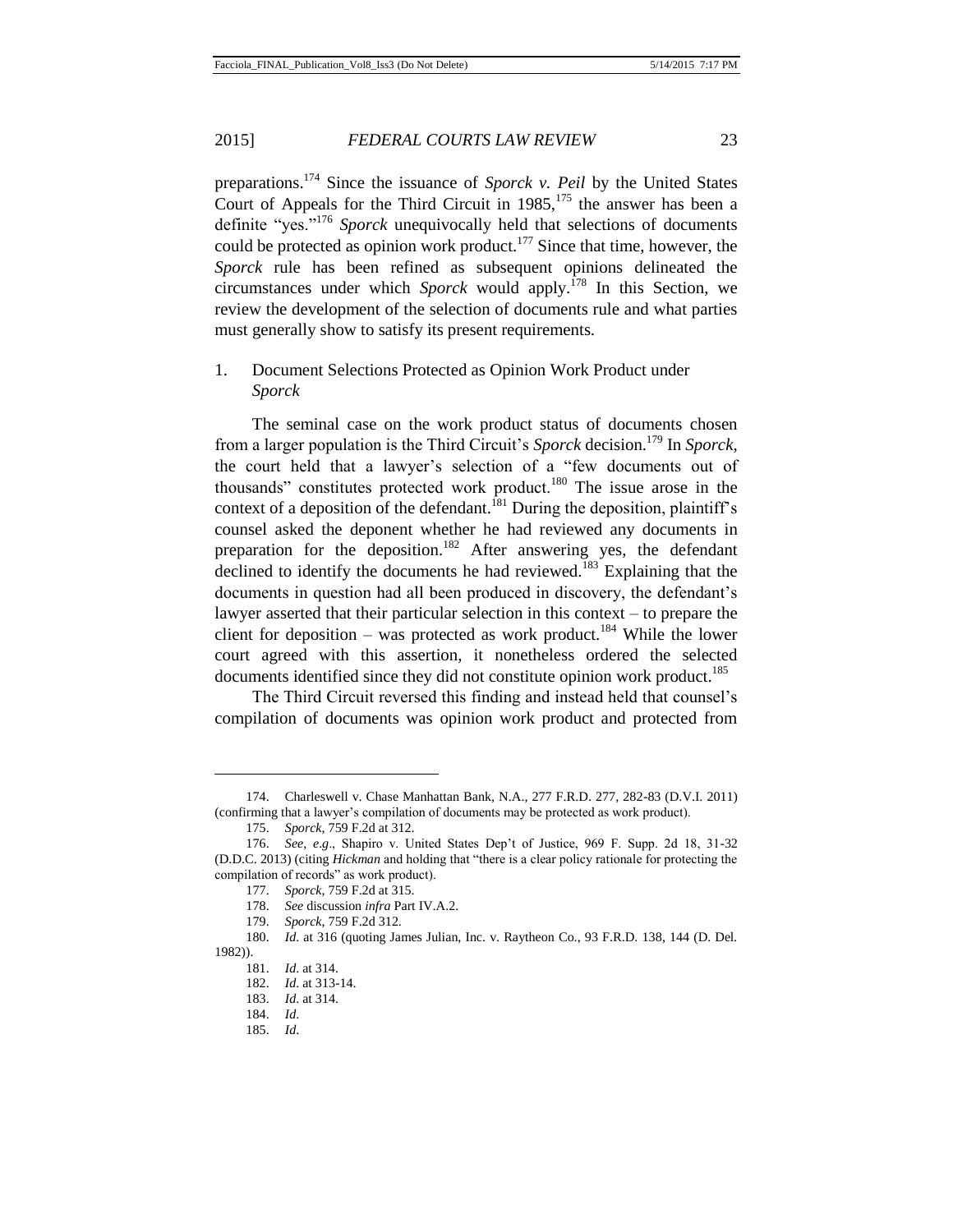discovery.<sup>186</sup> The court reasoned that disclosure of this information could "reveal important aspects of [counsel's] understanding of the case" and thereby divulge his mental impressions.<sup>187</sup> Foreshadowing the need for such work product protection in today's ESI-driven discovery process, the court declared that safeguarding such document compilations was particularly important in cases "involving extensive document discovery."<sup>188</sup> Citing *Hickman*, the court also observed that the document selection process was an essential aspect of case preparation.<sup>189</sup> Counsel's assembling of information, sifting "the relevant from the irrelevant facts," preparing "legal theories," and developing "strategy without undue and needless interference" were inherent in this process.<sup>190</sup> Disclosing counsel's document selection would inappropriately reveal these mental processes to a litigation adversary.<sup>191</sup>

#### 2. Refining the Scope of the *Sporck* Rule

*Sporck* stands for the proposition that a lawyer's selection of documents may qualify as opinion work product.<sup>192</sup> While many courts have followed *Sporck*<sup>193</sup> other opinions have refined the scope of its holding to delineate more precisely when work product protection should apply. That jurisprudence has generally resulted in four clarifying principles to the application of the work product doctrine to a lawyer's selection of documents.

The most significant of these principles is that the party asserting a claim of work product must show that the identification of the selected documents raises a genuine threat of disclosure of counsel's mental impressions.<sup>194</sup> The purpose of this principle is to distinguish meritorious

l

188. *Id*. (quoting James Julian, Inc. v. Raytheon Co., 93 F.R.D. 138, 144 (D. Del 1982)).

190. *Id*. at 316 (quoting Hickman v. Taylor, 329 U.S. 495 (1947)).

194. Gould v. Mitsui Mining & Smelting Co., Ltd., 825 F.2d 676, 680 (2nd Cir. 1987) ("the selection and compilation of documents by counsel for litigation purposes is protected opinion work product . . . . but its application depends upon the existence of a real, rather than speculative, concern that the thought processes of [] counsel in relation to pending or anticipated litigation would be exposed.").

<sup>186.</sup> *Id*. at 316.

<sup>187.</sup> *Id*. (quoting James Julian, Inc. v. Raytheon Co., 93 F.R.D. 138, 144 (D. Del 1982)).

<sup>189.</sup> *Id*. at 316-17 (citing Hickman v. Taylor, 329 U.S. 495 (1947)).

<sup>191.</sup> *Id*. at 317.

<sup>192.</sup> *Id*.; *accord* Disability Rights Council of Greater Wash. v. Wash. Metro. Transit Auth., 242 F.R.D. 139, 142 (D.D.C. 2007).

<sup>193.</sup> *See*, *e*.*g*., Shelton v. American Motors Corp., 805 F.2d 1323, 1328 (8th Cir. 1986) (holding that a lawyer's document selection should be protected as work product since she "identified, selected, and compiled documents that were significant to her client's defenses in this case."); In re Allen, 106 F.3d 582, 608 (4th Cir. 1997) (determining that counsel's choice and arrangement of certain materials constituted opinion work product).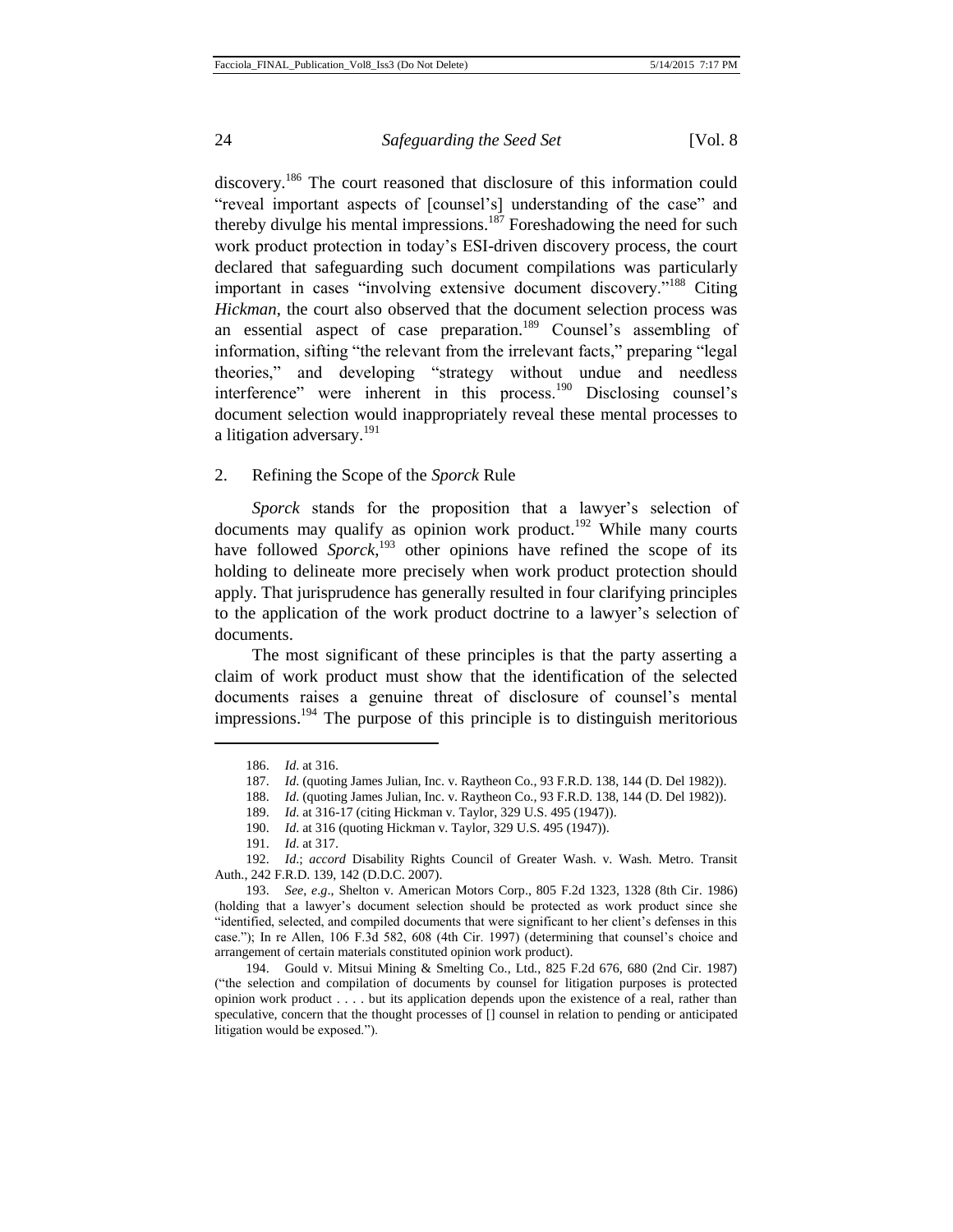l

#### 2015] *FEDERAL COURTS LAW REVIEW* 25

work product claims from those that are specious.<sup>195</sup> Memorialized in various cases,<sup>196</sup> this principle has become a standard limitation on the application of the *Sporck* rule.<sup>197</sup>

The second clarifying principle is that the *Sporck* rule generally applies to the identification of relevant documents and typically does not prevent the documents themselves from being produced in litigation.<sup>198</sup> The basis for this principle is that withholding relevant, non-privileged documents from discovery generally does not promote the policies supporting the work product doctrine.<sup>199</sup> Only in exceptional circumstances could a party justify keeping the selected documents from discovery.<sup>200</sup>

The next refining principle is that a lawyer's compilation of documents may only constitute fact work product in certain instances.<sup>201</sup> Such a restriction on the *Sporck* rule was necessary since "not every item which may reveal some inkling of a lawyer's mental impressions, conclusions, opinions, or legal theories is protected as opinion work product."<sup>202</sup> This is particularly the case where counsel has "no justifiable" expectation that the mental impressions revealed by the materials will remain private."<sup>203</sup> This principle is exemplified in *In re San Juan Dupont Plaza Hotel Fire Litigation*, which ordered that a lawyer's exhibit list be produced in advance of a deposition.<sup>204</sup> Although the list was fact work product, it could not attain opinion work product status because the identified documents would be shared with opposing counsel.<sup>205</sup>

<sup>195.</sup> *See* In re San Juan Dupont Plaza Hotel Fire Litig., 859 F.2d 1007, 1015-16 (1st Cir. 1988).

<sup>196.</sup> *See*, e.g.*, Gould*, 825 F.2d 676 (articulating the principle, but declining to rule on the matter and remanding for determination by the lower court); Mercator Corp. v. United States (In re Grand Jury Subpoenas Dated March 19, 2002 & August 2, 2002), 318 F.3d 379, 386-87 (2nd Cir. 2002) (holding that the movant did not satisfy its burden on the issue since it neglect to disclose *ex parte* to the court the "defense strategy" that the selected documents would allegedly reveal).

<sup>197.</sup> *See*, *e*.*g*., In re Trasylol Prods. Liab. Litig., No. 08-MD-1928, 2009 U.S. Dist. LEXIS 85553 (S.D. Fla., Aug. 12, 2009) (reasoning that "a party asserting an attorney opinion privilege claim must come forward with some evidence that disclosure of the requested documents creates a real, non-speculative danger of revealing counsel's thoughts."); *Disability Rights*, 242 F.R.D. at 143 (noting the limitation of the *Gould* holding on *Sporck*).

<sup>198.</sup> *See*, *e*.*g*., *Mercator*, 318 F.3d 379.

<sup>199.</sup> *Id*. at 384-85.

<sup>200.</sup> *See Gould*, 825 F.2d at 680.

<sup>201.</sup> *San Juan*, 859 F.2d 1007.

<sup>202.</sup> *Id*. at 1015.

<sup>203.</sup> *Id*. at 1016.

<sup>204.</sup> *Id*. at 1018-19.

<sup>205.</sup> *Id*. at 1017-19 ("the exhibits are integral to the taking of the deposition and will, by definition, have to be revealed during the session."). As the *San Juan* court acknowledged, however, such a scenario is distinguishable from *Sporck* where the documents used to prepare a witness for a deposition "were never meant to be placed on public display." *Id*. at 1018.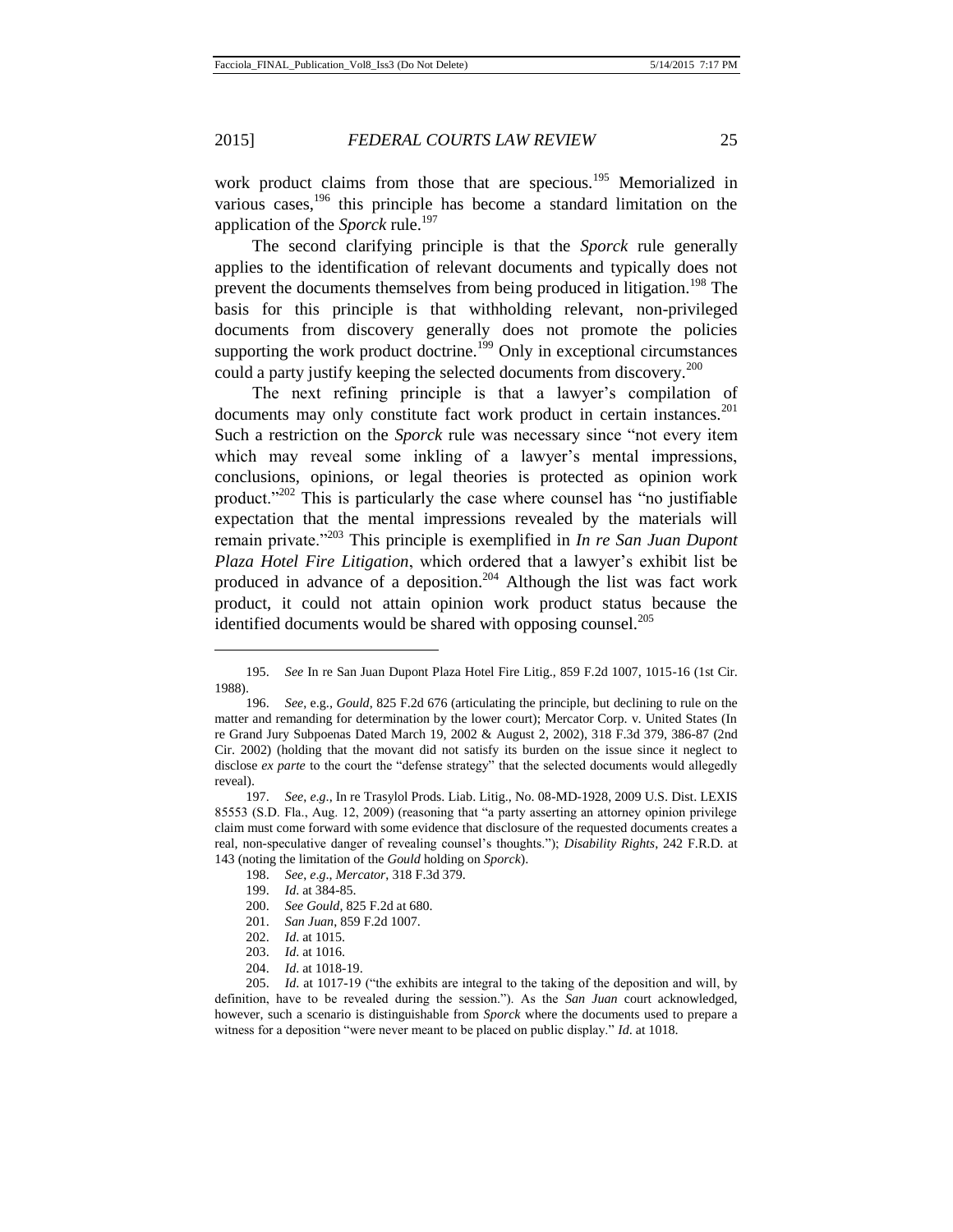The fourth and final clarifying principle is that courts will only safeguard as fact work product document compilations that are considerable in size.<sup>206</sup> This is because courts find it unlikely that an adversary can glean a lawyer's mental processes when a voluminous number of documents comprise the selection.<sup>207</sup> While the meaning of "voluminous" will vary depending on the circumstances of a particular matter, various cases have found that selections that number in the tens of thousands will typically only merit fact work product status.<sup>208</sup>

Despite this clarification, caution should be taken to ensure the rule is applied in a proportional fashion to ensure the achievement of *Sporck's*  overarching objective: protecting counsel's mental impressions in cases involving "extensive document discovery."<sup>209</sup> As *Sporck* observed, "the process of selection and distillation [of documents] is often more critical than pure legal research" in cases involving large volumes of documents.<sup>210</sup> All of which suggests that a seed set numbering in the thousands or more could warrant opinion work product status since today's cases frequently involve millions – not thousands – of documents. $^{211}$ 

# 3. Application of *Sporck* in Factual Scenarios Involving Selections of Documents

The foregoing principles confirm the continuing vitality of the *Sporck* rule, *i.e.*, that a lawyer's selection of documents can merit work product protection. So long as a party demonstrates an actual threat of disclosure of its counsel's mental processes and only seeks to withhold the identity of the compiled documents, the selection could warrant fact or even opinion work product protection. The context in which courts have applied the *Sporck* rule in specific factual scenarios is instructive on how it should apply to predictive coding seed sets.

<sup>206.</sup> Disability Rights Council of Greater Wash. v. Wash. Metro. Transit Auth., 242 F.R.D. 139, 141-44 (D.D.C. 2007).

<sup>207.</sup> Wollam v. Wright Med. Group, Inc., No. 10-cv-03104-DME-BNB, 2011 U.S. Dist. LEXIS 106768, \*5-6 (D. Colo. Sept. 20, 2011) (granting work product protection to the compilation of documents at issue).

<sup>208.</sup> *Disability Rights*, 242 F.R.D. at 144 (citing various cases).

<sup>209.</sup> *Sporck*, 759 F.2d at 316

<sup>210.</sup> *Id*.; *accord* Shelton v. American Motors Corp., 805 F.2d 1323, 1329 (8th Cir. 1986) ("[i]n cases that involve reams of documents and extensive document discovery, the selection and compilation of documents is often more crucial than legal research.").

<sup>211.</sup> Such a rule seems logical, particularly given that *Sporck* sought to protect the disclosure of "a few documents out of thousands." *Sporck*, 759 F.2d at 316.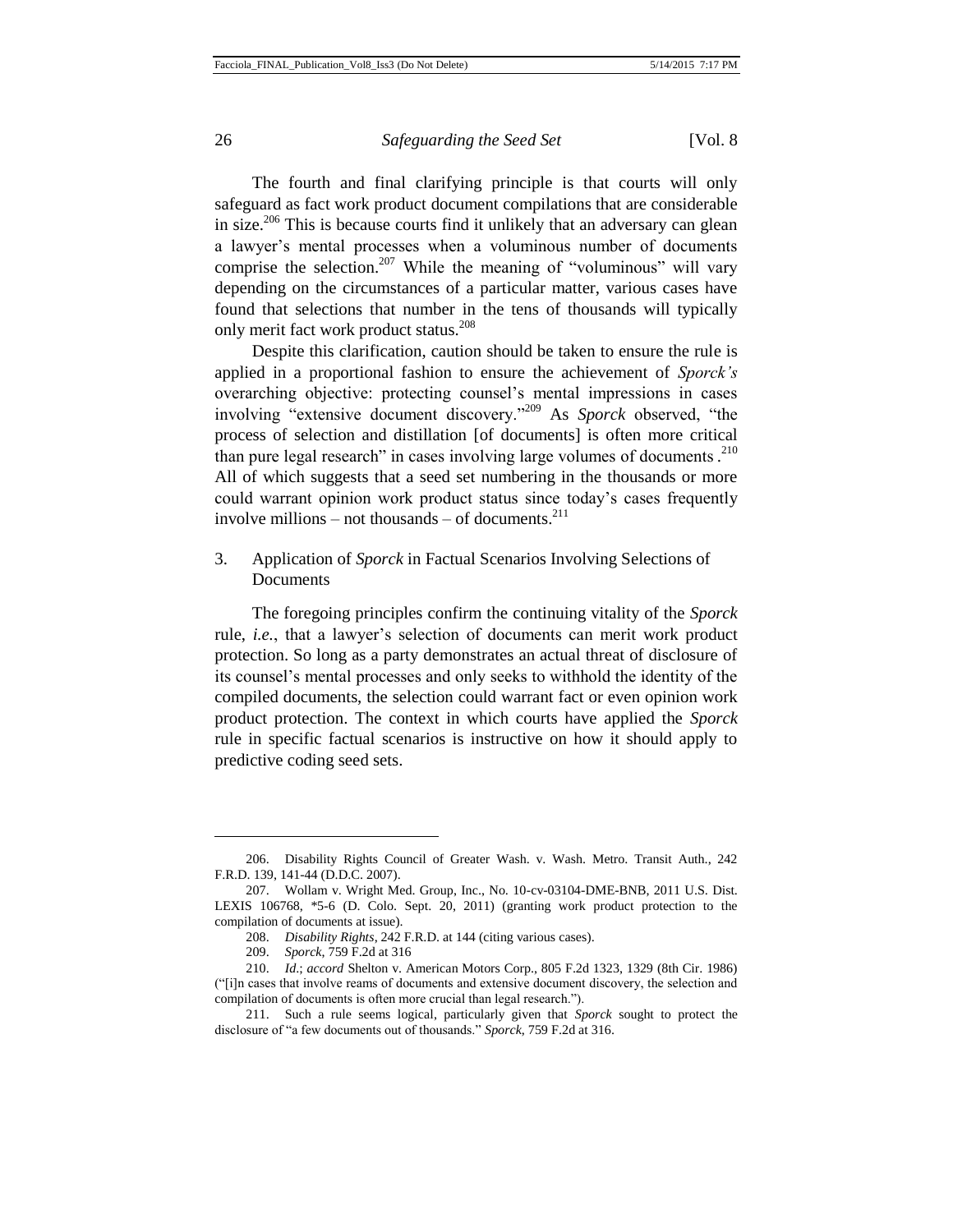#### a. Preparing Witnesses for Deposition

One such scenario is the identification and selection of documents in connection with preparing a witness for deposition.<sup>212</sup> A selection of documents is safeguarded as opinion work product where the documents counsel selects have been produced in litigation and where their disclosure would likely divulge counsel's mental processes. $^{213}$  This is precisely the fact pattern considered in *Sporck* and which the Third Circuit found to merit opinion work product protection.<sup>214</sup> Various courts have followed the specific *Sporck* holding,<sup>215</sup> including those cases which found *Sporck* factually inapposite. $^{216}$ 

#### b. Document Inspections

Another protected scenario that has significance for seed sets involves the subset of information that a lawyer identifies during a document inspection.<sup>217</sup> Courts have frequently forbidden adversaries from learning the precise documents that a lawyer picked during an inspection.<sup>218</sup> A contrary result would enable opposing counsel to receive a "free ride" on the lawyer's work in choosing documents that pertain to its claims or

<sup>212.</sup> *Sporck*, 759 F.2d 312; Briese Lichttechnik Vertriebs GmbH v. Langton, 272 F.R.D. 369, 376 (S.D.N.Y. 2011) ("the attorney's decision to select specific documents to show the witness embodies the lawyer's mental processes, specifically, her evaluation of the significance of those documents, and hence is presumptively protected work-product.").

<sup>213.</sup> *See*, *e*.*g*., In re Yasmin & Yaz (Drospirenone) Mktg., Sales Practices & Prods. Liab. Litig., No. 3:09-md-02100, 2011 U.S. Dist. LEXIS 69711 (S.D. Ill. June 29, 2011) ("Forcing Bayer to disclose the compilation would implicitly reveal the thought processes of the attorney who selected the documents and would allow plaintiffs to glean which documents, out of the millions already produced, opposing counsel believes are legally significant."). *Contra* New Jersey v. Sprint Corp., 258 F.R.D. 421, 436 (D. Kan. 2009) ("Having prepared literally hundreds of witnesses for deposition and trial while in private practice, the undersigned simply believes it is too big a leap to suggest that the mere identification of documents a witness reviews at the direction of counsel improperly provides a roadmap of the attorney's strategies and opinions.").

<sup>214.</sup> *Sporck*, 759 F.2d at 316.

<sup>215.</sup> *See*, *e*.*g*., *Briese*, 272 F.R.D. at 376; *Yasmin*, at \*6-7.

<sup>216.</sup> Mercator Corp. v. United States (In re Grand Jury Subpoenas Dated March 19, 2002 & August 2, 2002), 318 F.3d 379, 385 (2nd Cir. 2002) (holding that *Sporck* could safeguard the identity of certain information when the objective of a request was to obtain "the opposing attorney's thinking or strategy"); In re San Juan Dupont Plaza Hotel Fire Litig., 859 F.2d 1007, 1018 (1st Cir. 1988) (confirming the viability of *Sporck* in the context of preparing a witness for deposition).

<sup>217.</sup> Disability Rights Council of Greater Wash. v. Wash. Metro. Transit Auth., 242 F.R.D. 139, 141-44 (D.D.C. 2007).

<sup>218.</sup> *Id*. at 144. *Contra* In re Shell Oil Refinery, 125 F.R.D. 132, 134 (E.D. La. 1989) (ordering the production of documents over the plaintiffs' work product objection as it was unlikely that counsel's "theory of the case" could be revealed by "the 65,000 documents out of 660,000 documents . . . . selected for copying.").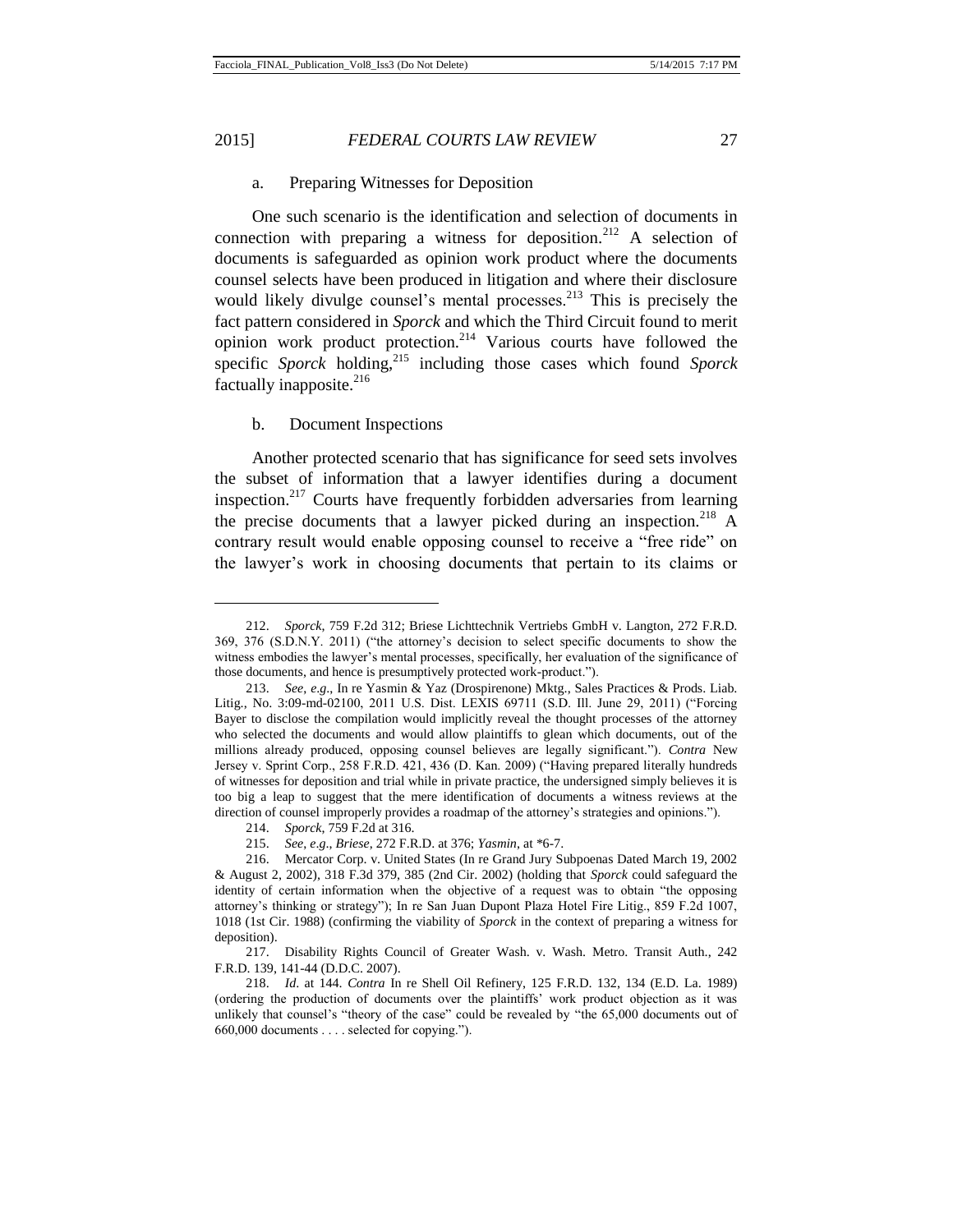defenses.<sup>219</sup> The *Bagley I* and *Disability Rights* cases are particularly instructive on this issue.<sup>220</sup>

In *Bagley I*, the court proscribed the government from learning the identity of the documents the defendant manufacturer selected during an inspection of the government's records.<sup>221</sup> The government had argued that for the sake of efficiency and convenience, the manufacturer should identify the documents its counsel had selected.<sup>222</sup> While the court sympathized with the government, $^{223}$  it found that the manufacturer's selection of documents would divulge information regarding its lawyer's "mental impressions or strategy" and "therefore constitutes opinion work product."<sup>224</sup>

Similarly, the court in *Disability Rights* protected as fact work product the documents that were selected from certain records made available to the litigants during a third party document inspection.<sup>225</sup> The court found the existence of an actual threat that counsel's thought processes could be divulged if the documents were identified.<sup>226</sup> Nevertheless, opinion work product protection could not apply since the documents in the compilation numbered in the tens of thousands. $227$ 

*Bagley I* and *Disability Rights* demonstrate that counsel's mental processes would be improperly revealed if the precise nature of the documents selected during a document inspection were identified. Whether the selection of documents should attain fact or opinion work product status, however, depends on whether the compiled materials are proportionately voluminous in relation to the overall production set. $228$ 

<sup>219.</sup> *Bagley I*, at \*4; *Bagley II*, at 564.

<sup>220.</sup> *Bagley I*; *Disability Rights*, 242 F.R.D. 139.

<sup>221.</sup> *Bagley I*, at \*4-5.

<sup>222.</sup> *Id*. at \*4.

<sup>223.</sup> *Id*. ("[v]iewed strictly from the standpoint of efficiency, the procedure proposed by the government probably is superior to any of the alternatives . . . . The Court is sympathetic with the general philosophy expressed in some of the cases cited by the government, namely, that full disclosure, conservation of resources, and judicial efficiency usually should predominate over tactical partisan concerns.").

<sup>224.</sup> *Id*. at \*3-5. *See* Bagley II, at 564.

<sup>225.</sup> *Disability Rights*, 242 F.R.D. at 144-45.

<sup>226.</sup> *Id*. at 142-44.

<sup>227.</sup> *Id*. at 143-44 (explained that "it would be difficult to conceive that Plaintiffs' trial strategy could be gleaned solely by virtue of Plaintiffs' disclosure of the documents selected."). The defendants had argued that the compilation of documents at issue would not expose counsel's mental process since "the number of documents totals over 40,000 pages." *Id*. at 142.

<sup>228.</sup> *See* discussion *supra* Part IV.A.2.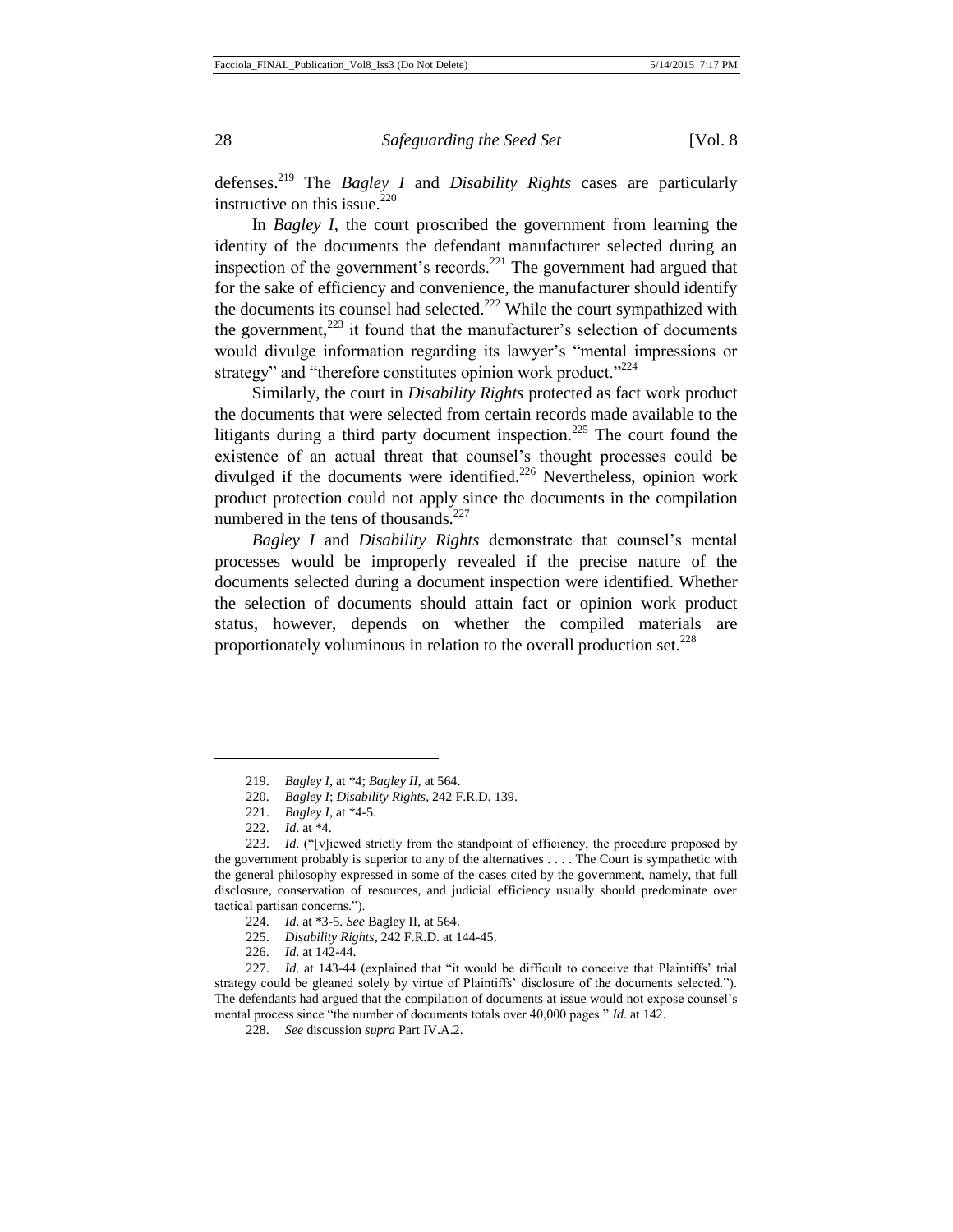# c. Responses to Contention Interrogatories

Another document selections analogy instructive on the seed set front involves the immunity that litigants often receive from preparing responses to contention interrogatories that seek the identity of documents supporting their claims or defenses.<sup>229</sup> The purpose for this immunity is to protect litigants from a "thinly-veiled effort" by their adversaries to learn about how counsel "intends to marshall [sic] the facts, documents and testimony" in support of its positions.<sup>230</sup> The need for such protection is exemplified in the *Kodak Graphic Communications Canada Company v. E. I. du Pont de Nemours and Co.* case.<sup>231</sup>

In *Kodak*, the court proscribed the defendant from discovering the precise documents supporting one of the plaintiff's legal theories.<sup>232</sup> Such an inquiry was calculated to obtain the plaintiff's counsel's mental processes as reflected by the requested compilation of documents.<sup>233</sup> This was all the more apparent since all of the relevant documents had been produced in discovery and the requested compilation would be principally populated from materials derived from the defendant's production.<sup>234</sup> Since the plaintiff agreed to disclose the facts supporting its theory, the defendant could simply review the productions to find the supporting documents.<sup>235</sup>

*Kodak* teaches that selections of documents should not be disclosed to provide an adversary with a shortcut to completing its own trial preparations.<sup>236</sup> While convenient for opposing counsel, such a result would

<sup>229.</sup> *See* Johnson v. Ocean Ships, Inc., No. C05-5615RJB, 2006 U.S. Dist. LEXIS 52281 (W.D. Wash. July 31, 2006) (relying on *Sporck* and finding that "the exact documents and witnesses [the defendant] intends to use for each affirmative defense reveals defense counsel's mental impressions, is work product and so is privileged.").

<sup>230.</sup> Kodak Graphic Commc'ns. Can. Co. v. E. I. du Pont de Nemours & Co., 08-CV-6553T, 2012 U.S. Dist. LEXIS 15752, \*13 (W.D.N.Y. Feb. 8, 2012).

<sup>231.</sup> *Id*. at \*13-18.

<sup>232.</sup> *Id*. at \*17-18.

<sup>233.</sup> *Id*. at \*17.

<sup>234.</sup> *Id*. at \*9, \*18.

<sup>235.</sup> *Id*. at \*18.

<sup>236.</sup> *Id*. at \*13; *accord* FDIC v. Brudnicki, 291 F.R.D. 669, 679 (N.D. Fla. 2014) (citing *Sporck* and declining on work product grounds to order the defendant to categorize documents in response to "contention requests"). *But see* SEC v. Collins & Aikman Corp., 256 F.R.D. 403 (S.D.N.Y. 2009) (distinguishing the *Sporck* rule and ordering the plaintiff to produce documents that supported allegations from its complaint). We appreciate that in *SEC v*. *Collins & Aikman Corp*., the court compelled over the plaintiff's work product objection the disclosure of "approximately 175 file folders" that its counsel created to categorize materials supporting the factual allegations in its complaint. We see a marked difference between being compelled to provide one's evidentiary support for an allegation and demanding that counsel identify what documents it deemed relevant to a legal theory advanced by the client. The former seeks a fact – what documents support the allegation in paragraph  $1 -$  while the latter probes improperly into how counsel has constructed the legal theory it is advancing on behalf of the client. *See* Hickman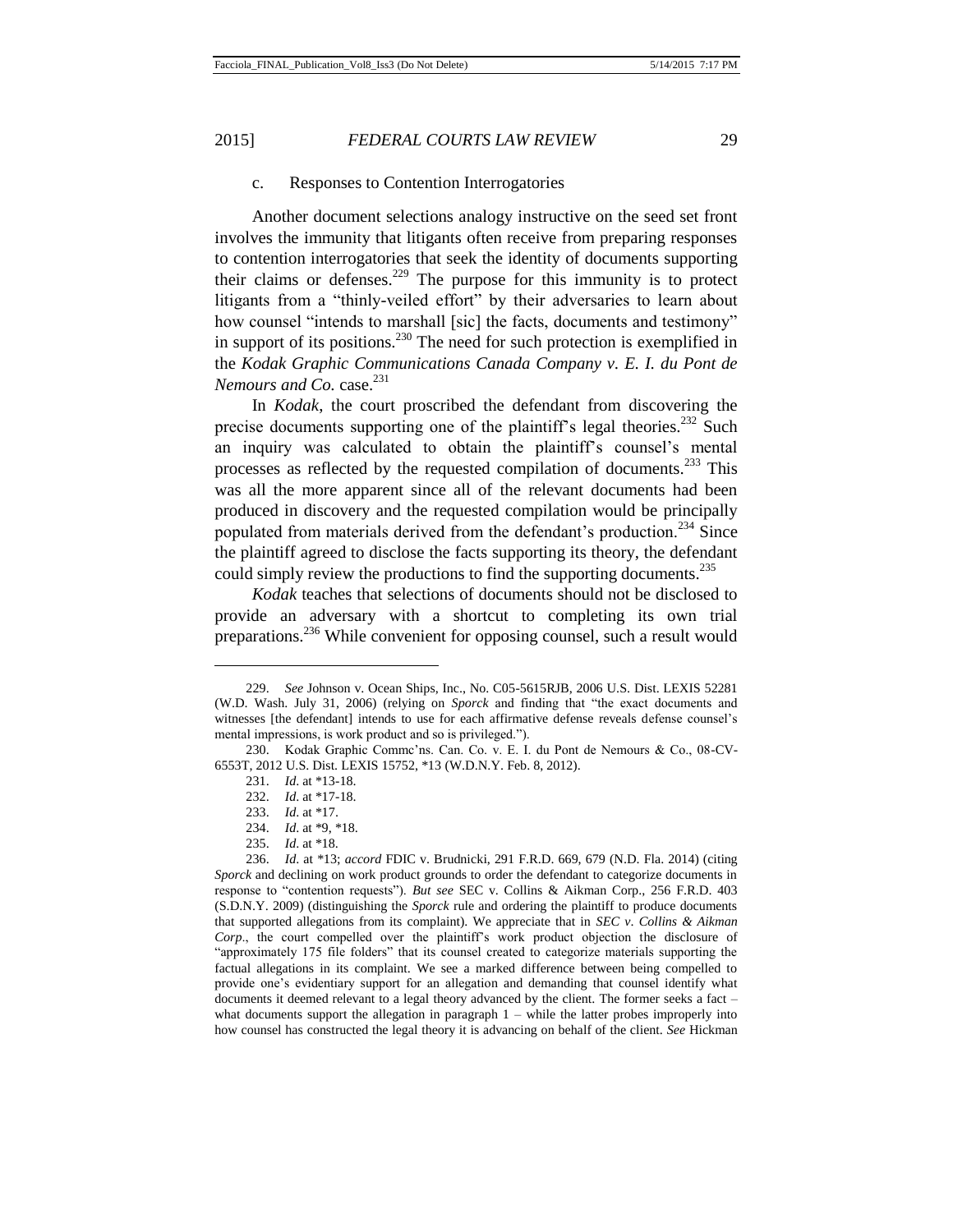run contrary to the policies underlying the work product doctrine articulated in *Hickman* and *Sporck*. 237

#### *B. Application of the* Sporck *Rule to Predictive Coding Seed Sets*

The analogous factual scenarios detailed above, taken together with *Sporck* and its four clarifying principles, demonstrate that seed sets prepared using judgmental sampling methods should be protected either as opinion or fact work product. For example, the rationale from the "witness preparation" line of cases – beginning with *Sporck* – that protects document compilations as opinion work product is equally applicable to judgmental seed documents.

Like the documents that counsel segregates for preparing a witness for deposition, the judgmental seeds that counsel identifies represent a proportionately limited number of documents.<sup>238</sup> In addition, those seed documents - as evidenced by *Biomet II* – are not intended for public dissemination.<sup>239</sup> Instead, counsel prepares judgmental seeds to sift "relevant from the irrelevant facts," isolate the most relevant information, and thereby "prepare his legal theories and plan his strategy."<sup>240</sup> These factors regarding the purpose and preparation of judgmental seeds demonstrate that disclosure of the seeds raises a genuine threat that counsel's mental processes would be exposed to its litigation adversaries.

Moreover, protecting judgmental seeds from disclosure also implicates the policy concerns from *Sporck* regarding cases that involve "extensive document discovery."<sup>241</sup> While such large scale cases in the 1980s may have involved productions numbering in the tens or hundreds of thousands of pages, discovery now routinely involves millions of

v. Taylor, 329 U.S. 495, 510-11 (1947).

<sup>237.</sup> *Kodak*, at \*9-10 ("The purpose of the attorney work product doctrine is 'to preserve a zone of privacy in which a lawyer can prepare and develop legal theories and strategy . . . . free from unnecessary intrusion by his adversaries.'") (quoting United States v. Adlman, 134 F,3d 1194, 1196 (2nd Cir. 1998)).

<sup>238.</sup> Edwards v. Nat'l Milk Producers Fed'n, No. 3:11-CV-04766-JSW, 3 (N.D. Cal. Apr. 17, 2013), ECF No. 155 (specifically identifying the composition of the seed set as initially including approximately 1,400 documents); Jason Lichter, *Transparency in Predictive Coding: How Much Is Too Much?*, NEW YORK LAW JOURNAL (Mar. 17, 2014) *available at* http://www.pepperlaw.com/publications\_article.aspx?ArticleKey=2887 (explaining that a seed set could range from hundreds to "tens of thousands of documents," depending on their development).

<sup>239.</sup> *Biomet II*, at \*2.

<sup>240.</sup> *Hickman*, 329 U.S. at 510-11; *see Biomet II*, at \*2-4.

<sup>241.</sup> *Sporck*, 759 F.2d at 316 (quoting James Julian, Inc. v. Raytheon Co., 93 F.R.D. 138, 144 (D. Del. 1982)).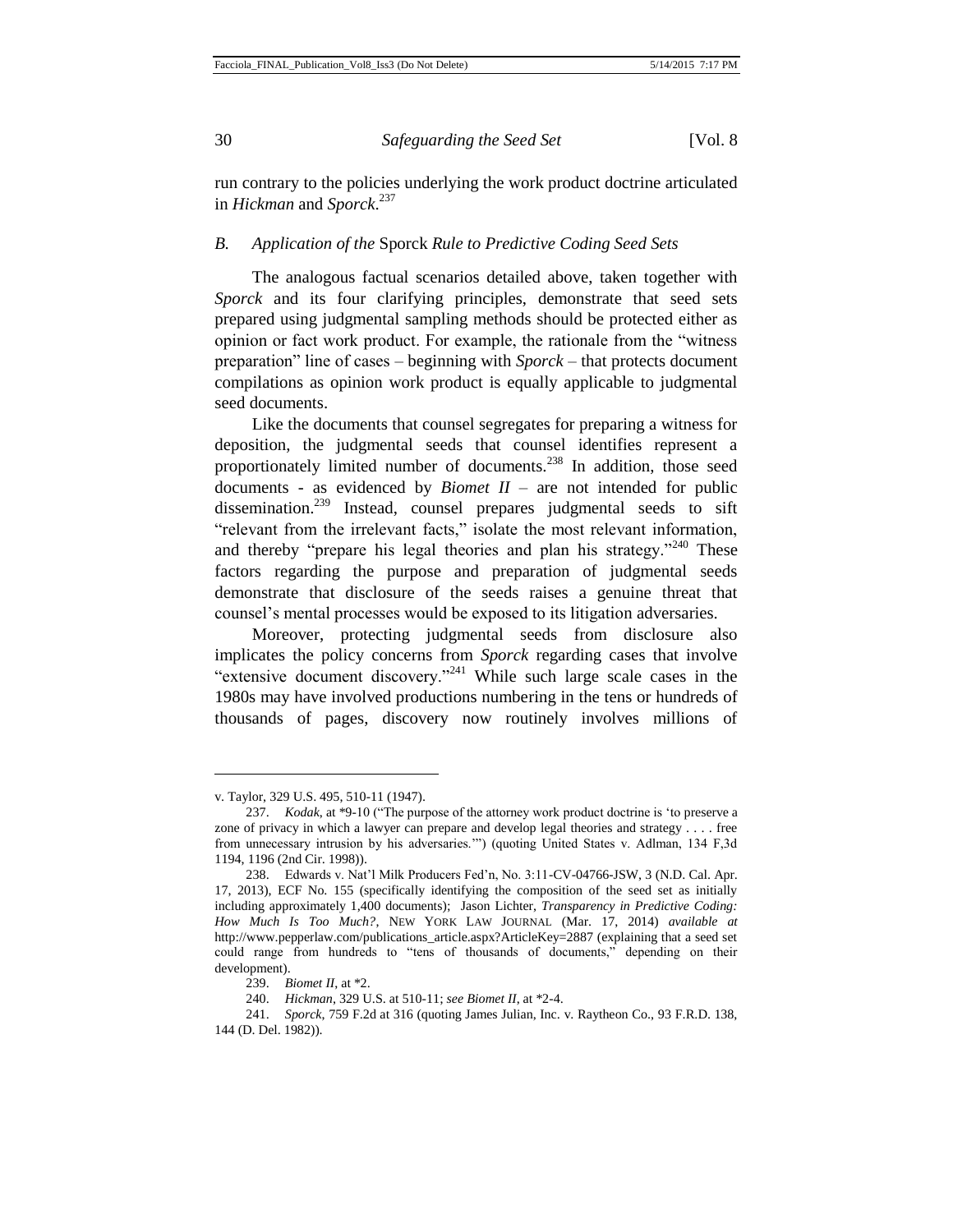documents and petabytes of information.<sup>242</sup> Measured proportionately under *Sporck*, seed sets involving thousands of documents are properly protected as opinion work product. And should the number of judgmental seeds be deemed too large to reveal counsel's mental processes, $243$  a court should nonetheless protect the seed set as fact work product and require the movant to demonstrate "substantial need" and "undue hardship" under Rule  $26(b)(3).^{244}$ 

The "document inspections" and "contention interrogatories" jurisprudence also justify the protection of judgmental seeds as opinion or fact work product. Just as the courts reasoned in *Bagley I* and *Kodak*, 245 disclosing judgmental seeds could advance the efficiency of litigation and make the pursuit of discovery more convenient for opposing counsel and perhaps the court. However important those objectives are, they cannot supersede the policies that *Hickman* articulated and that are now codified in Rule  $26(b)(3)$ <sup>246</sup> Lawyers and their clients must be given a zone of privacy to prepare a properly functioning predictive coding workflow without "needless interference" from their adversaries.<sup>247</sup>

Nor should the opposition be given "a free ride on the effort and investment" of counsel in meticulously preparing its judgmental seeds.<sup>248</sup> A contrary result would make the court a party to an adversary's "thinlyveiled effort" to discover a lawyer's litigation and trial strategy as reflected in that compilation of documents.<sup>249</sup> As *Biomet II* confirmed, it is generally improper for opposing counsel to learn how judgmental seeds were used before producing them in discovery. $^{250}$ 

In summary, judgmental seeds should generally be protected as opinion work product when they satisfy the *Sporck* rule and its refining principles. Nevertheless, as *San Juan* and its progeny have held, not every seed set will merit this type of protection.<sup>251</sup> There will be instances when

<sup>242.</sup> *See generally* Philip J. Favro, *Sea Change or Status Quo: Has The Rule 37(e) Safe Harbor Advanced Best Practices for Records Management?*, 11 MINN. J.L. SCI. & TECH. 317 (2010) (detailing the data governance challenges that organizations face from the information explosion).

<sup>243.</sup> *See* Disability Rights Council of Greater Wash. v. Wash. Metro. Transit Auth., 242 F.R.D. 139, 142-44 (D.D.C. 2007).

<sup>244.</sup> *Id*.; FED. R. CIV. P. 26(b)(3)(A).

<sup>245.</sup> *Bagley I*, at \*3-5; Kodak Graphic Communs. Can. Co. v. E. I. du Pont de Nemours & Co., 08-CV-6553T, 2012 U.S. Dist. LEXIS 15752, \*13-18 (W.D.N.Y. Feb. 8, 2012).

<sup>246.</sup> *Hickman*, 329 U.S. at, 510-11; FED. R. CIV. P. 26(b)(3)(B).

<sup>247.</sup> *Hickman*, 329 U.S. at 511.

<sup>248.</sup> *Bagley I*, at \*4. *See also Hickman*, 329 U.S. at 516 (Jackson, J., concurring).

<sup>249.</sup> *Kodak*, at \*13.

<sup>250.</sup> *Biomet II*, at \*3-4.

<sup>251.</sup> In re San Juan Dupont Plaza Hotel Fire Litig., 859 F.2d 1007, 1015 (1st Cir. 1988);;

Northern Natural Gas Co. v. Approximately 9117.53 Acres, 289 F.R.D. 644, 647-50 (D. Kan.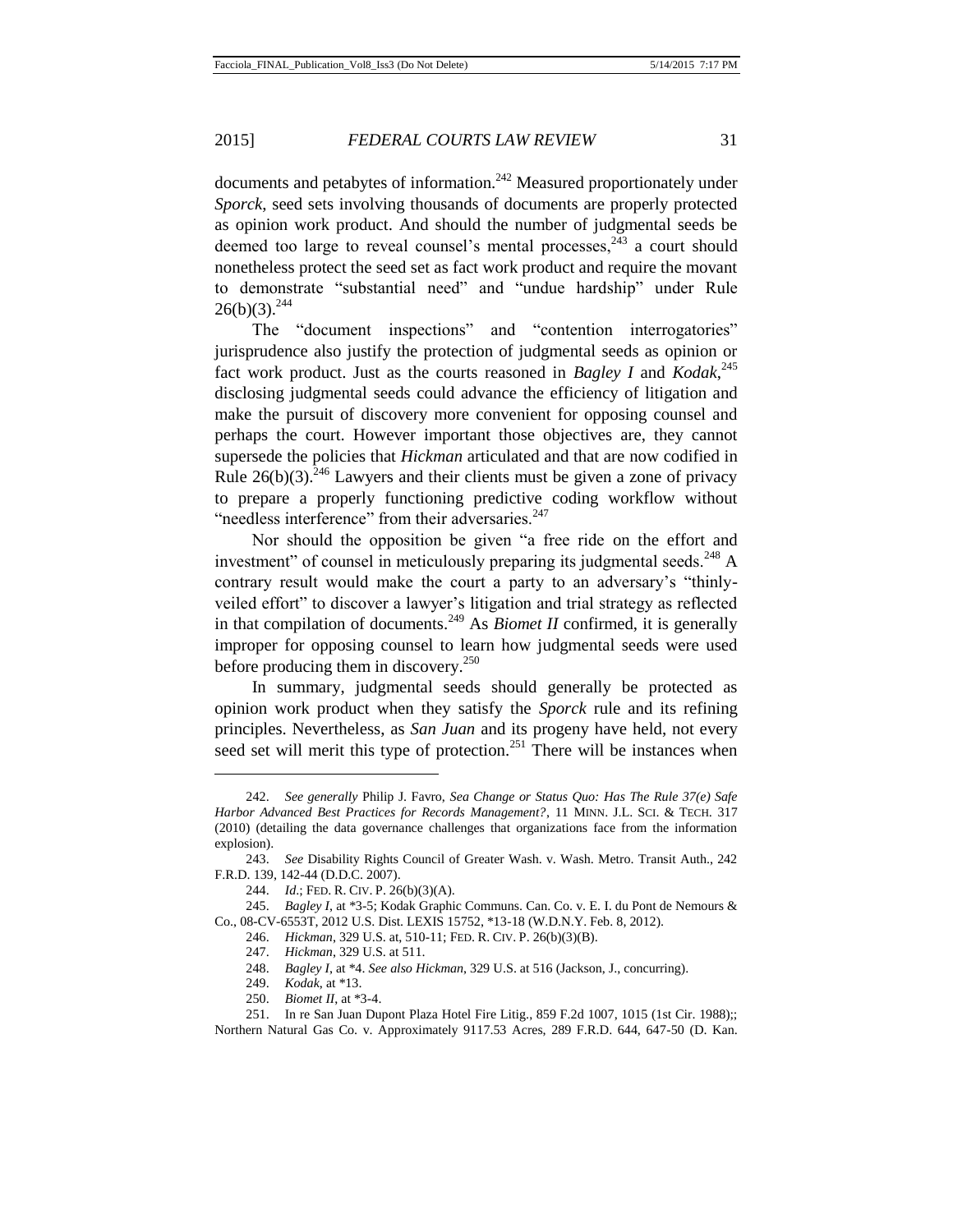the quantity of judgmental seeds is simply too large in proportion to the overall production set and will not require opinion or perhaps even fact work product protection.<sup>252</sup> Legitimate case management considerations could also warrant the disclosure of seed documents.<sup>253</sup> Discovery of seed information might also be ordered when reasonable questions are raised regarding the quality and nature of a production or the structure of a predictive coding workflow.<sup>254</sup> Finally, courts will likely veto a party's attempt to withhold the production of relevant documents in lieu of their identification under *Hickman* and *Sporck*. 255

While the foregoing circumstances are foreseeable, they are exceptions and should not swallow the general rule that judgmental seeds deserve work product status. Requiring litigants to routinely disclose such seed information runs contrary to the well-reasoned policies supporting the work product doctrine and its protection of a lawyer's selection of document

#### VI. CONCLUSION

l

Predictive coding represents a wave of innovations that are revolutionizing the discovery process.<sup>256</sup> When properly implemented under the careful and painstaking supervision of counsel, predictive coding has the potential to simplify some of discovery's troubling complexities. To ensure the continued proliferation of this technology, we assert that courts must take the lead in creating certainty surrounding the predictive coding process. In particular, this requires courts to protect judgmental seeds as work product. While parties remain free to enter into a predictive coding protocol that involves the joint development of a seed set, orders that force the parties into such a process are not generally desirable. It is impossible to argue against transparency and cooperation in the discovery process and we

<sup>2013) (</sup>rejecting the assertion of work product where the plaintiff failed to establish an actual threat that its lawyers' mental processes would be revealed).

<sup>252.</sup> *See* In re Shell Oil Refinery, 125 F.R.D. 132, 134 (E.D. La. 1989).

<sup>253.</sup> *See San Juan*, 859 F.2d at 1015, 1018-19.

<sup>254.</sup> *See* Formfactor, Inc. v. Micro-Probe, Inc., No. C-10-03095 PJH (JCS), 2012 U.S. Dist. LEXIS 62233, at \*7, n.4 (N.D. Cal. May 3, 2012) (ordering the production of search terms over the plaintiff's work product objection so as to ascertain whether an adequate search was performed for responsive information).

<sup>255.</sup> *See* Mercator Corp. v. United States (In re Grand Jury Subpoenas Dated March 19, 2002 & August 2, 2002), 318 F.3d 379, 386-87 (2nd Cir. 2002).

<sup>256.</sup> Gareth Evans & David Grant, *Tools Let Attorneys Follow the Breadcrumbs: Analytics applications can help litigators identify surface patterns that point to the key evidence*, THE NAT'L LAW JOURNAL (Sept. 1, 2014), *available at* http://www.ftitechnology.com/doc/Media-Articles/media-national-law-journal-predictive-coding-090114.pdf (describing the capabilities of advanced analytics in discovery).